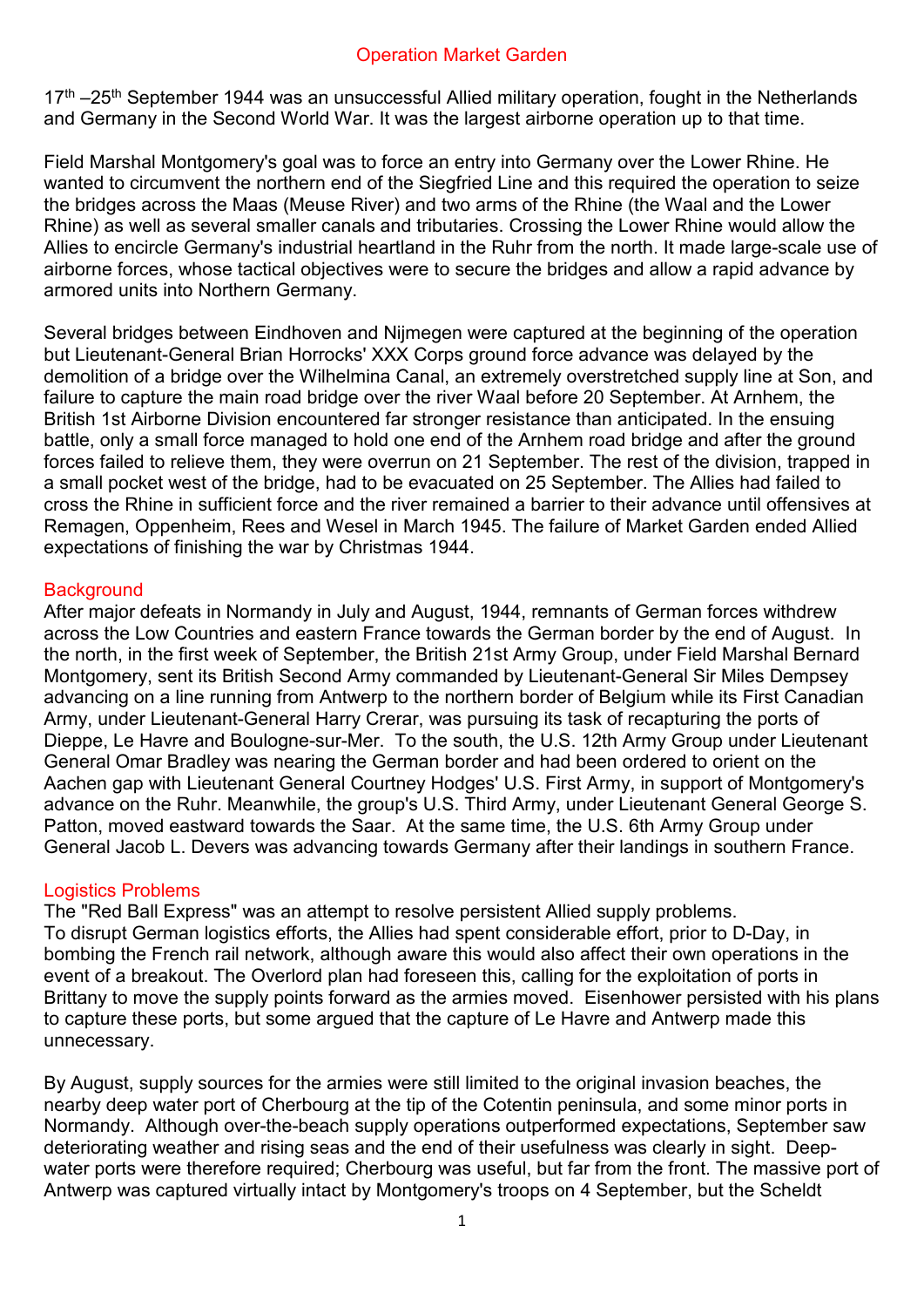Estuary leading to it was still under German control. The failure to open the ports in Antwerp has been called "One of the greatest tactical mistakes of the war." Other important ports on the English Channel coast, such as Dunkirk, remained in German hands until May 1945.

Major efforts to re-open the rail network were started, and by the end of August, 18,000 men, including 5,000 prisoners of war, were engaged in railway construction. After many delays, the first trainload of supplies reached the US Third Army depot at Le Mans on 17 August. But these efforts were far too late to have any effect on the battles taking place after Operation Cobra and the subsequent breakout into France. Instead, all supplies for the armies had to be carried forward by truck, and there were simply not enough trucks for this effort. Advancing divisions of the US 12th Army Group left all their heavy artillery and half their medium artillery west of the Seine, freeing their trucks to move supplies for other units. The 21st Army Group stripped two of its divisions of their transport,<sup>[</sup> and four British truck companies were loaned to the Americans.

Organisation of the Red Ball Express did much to lessen the impact of the transport shortage but this *ad hoc* operation could not solve the problem. As the Allied pursuit across France and Belgium continued, distances increased beyond the range of a single truck, requiring fuel to be brought forward in those trucks to re-fuel operations further from the ports. Fuel consumption soared. Soon it took five times as much fuel to deliver supplies as was actually delivered. Fuel pipelines were constructed to shorten supply lines, but were too time-consuming to build to be of much short-term use. By 28 August the Communications Zone could no longer guarantee fuel deliveries and both the US First and Third Armies reported less than a day's supply on hand. Furthermore, the stripping of the armies of their own transport had the effect of seriously slowing their own maneuverability. On 30 August, the drastic steps were taken to suspend imports entirely; 21st Army Group would draw on its reserves in Normandy until the ports of Dieppe and Boulogne-sur-Mer could be opened. The situation was exacerbated by the fact that 1,400 British three-ton trucks were found to be useless because of faulty pistons in their engines, they could have moved 800 tons a day, enough for two divisions. Offensive operations slowed to a standstill, allowing German forces their first respite in weeks.

## **Strategy**

Following the Allied breakout from Normandy and the closure of the Falaise pocket, Supreme Commander General Dwight D. Eisenhower favoured pursuit of the seemingly shattered German armies northwards and eastwards across the Seine, and ultimately to the Rhine on a broad front. While agreeing that Montgomery's drive towards the Ruhr should have priority, he still thought it was important to "get Patton moving again". To that end, in the first week of September 1944, Eisenhower authorised (U.S) First Army to cross the Rhine near Cologne, Bonn and Koblenz while (U.S.) Third Army crossed near Mannheim, Mainz and Karlsruhe. Eisenhower relied on speed, which in turn depended on logistics, which he conceded were "stretched to the limit". This strategy was contested by his subordinates, particularly Montgomery, who argued that with the supply situation deteriorating, he would not be able to reach the Ruhr, but "a relocation of our present resources of every description *would* be adequate to get *one* thrust to Berlin". SHAEF did provide Montgomery with additional resources, principally additional locomotives and rolling stock, and priority for air supply. Montgomery initially suggested *Operation Comet*, a limited airborne *coup de main* operation that was to be launched on 2 September 1944. Comet envisioned using the 1st Airborne Division, along with the Polish 1st Independent Parachute Brigade, to secure several bridges over the Rhine River to aid the Allied advance into the North German Plain. The Divisional Headquarters for the 1st Airborne Division, with the 1st Airlanding Brigade and the Polish 1st Independent Parachute Brigade were to land at Nijmegen, 1st Parachute Brigade was to land at Arnhem, and 4th Parachute Brigade was to land at Grave. However several days of poor weather and Montgomery's concerns over increasing levels of German resistance caused him to postpone the operation and then cancel it on 10 September.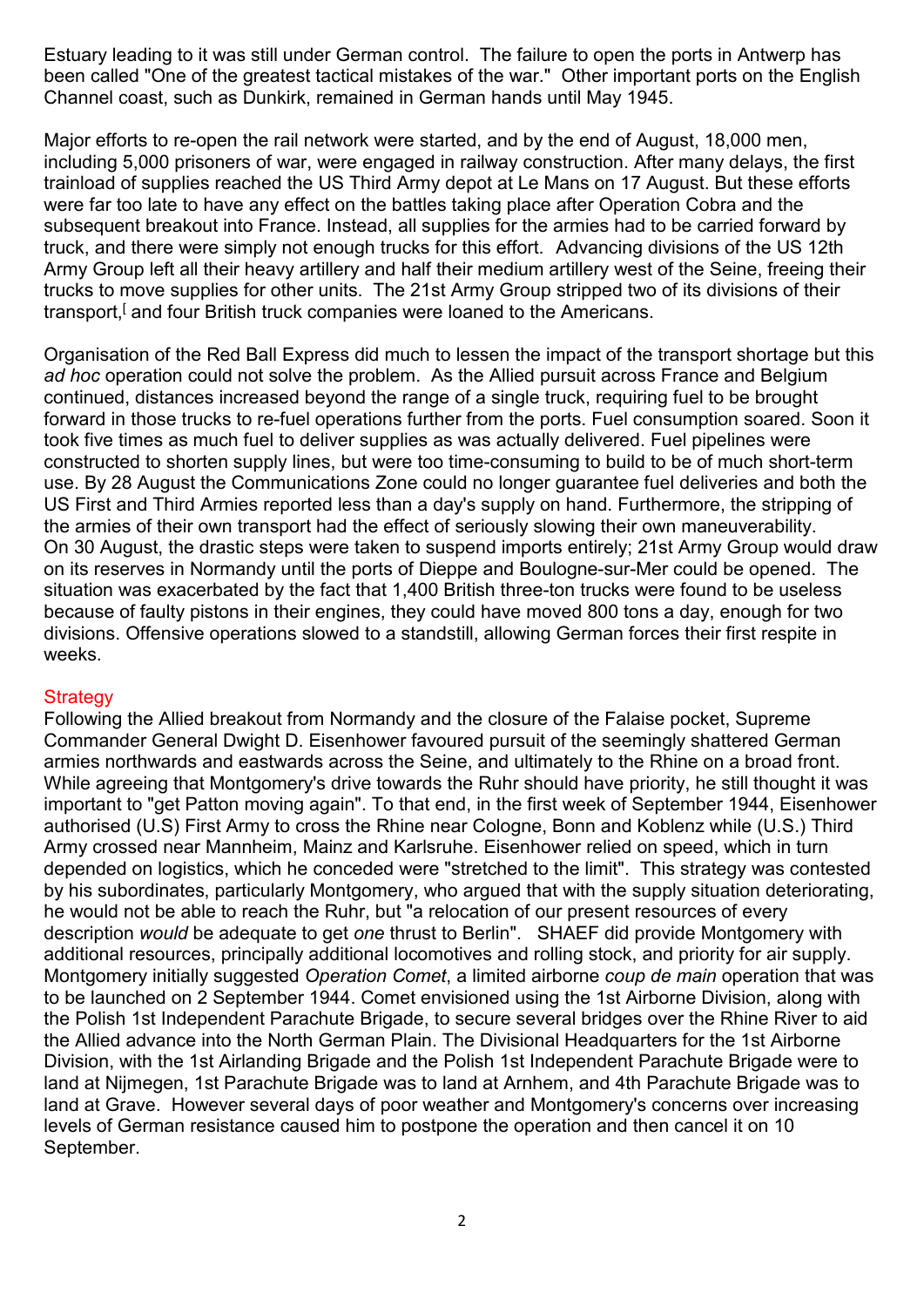Comet was replaced by a more ambitious plan to bypass the Siegfried Line by hooking around its northern end, allowing the Allies to cross the Rhine with large forces and trap the German Fifteenth Army between Arnhem and the shores of the IJsselmeer: Operation Market Garden. On 10 September Dempsey told Montgomery that he had doubts about this plan and that he instead favoured an advance north-eastwards between the Reichswald forest and the Ruhr to Wesel. Montgomery replied that he had just received a signal from London that something needed to be done to neutralise the V-2 launch sites around the Hague (which were bombarding London) and that the plan must therefore proceed. Montgomery flew to Brussels that afternoon to meet Eisenhower. Montgomery requested Eisenhower's Chief Administrative Officer to leave the meeting but insisted on his own remaining. He then tore a file of Eisenhower's messages to shreds in front of him and argued for a concentrated northern thrust, simultaneously demanding priority of supply.

Eisenhower, convinced that German forces faced imminent collapse, was equally adamant that advance on a broad front was correct. However, he consented to Operation Market Garden, giving it "limited priority" in terms of supplies but as part of his advance on a broad front. Eisenhower promised that allied aircraft and American trucks would deliver 1,000 tons of supplies per day. In vain, Montgomery complained about this to the Vice-Chief of the Imperial General Staff in London, Lieutenant-General Sir Archibald Nye.

For Market Garden, the U.S. 82nd and 101st Airborne Divisions would be maintained from British stocks for all common items such as food and fuel. Non-common items like ammunition, ordnance and signal and engineer stores were delivered by the Red Ball Express or by rail to No. 6 Army Roadhead at Grammont. Three newly arrived U.S. infantry divisions (the 26th, 95th, and 104th) were stripped of their transport, which was used to form provisional truck companies. These were assigned to the Red Ball Express, releasing eight companies to Red Lion, a special route to support Market-Garden. Red Lion convoys exceeded their target, delivering 650 tons per day instead of 500. Half of the tonnage hauled was supplies for the 82nd and 101st Airborne Divisions.

Eisenhower's decision to launch Market Garden was influenced by his desire to keep the retreating Germans under pressure. However, he was also under pressure from the U.S. to use the Airborne Army as soon as possible. After Normandy, the airborne forces had been withdrawn to reform in England, re-forming into the First Allied Airborne Army of two British and three U.S. airborne divisions and a Polish brigade. In the following months, plans for eighteen airborne operations had been drafted but then cancelled at short notice, mostly when the rapidly moving Allied ground forces overran the intended drop zones.

## **Geography**

Highway 69 (later nicknamed "Hell's Highway") leading through the planned route was two lanes wide, generally raised above the surrounding flat terrain of polder. The ground on either side of the highway was in places too soft to support tactical vehicle movement and there were numerous dykes and drainage ditches. Dykes tended to be topped by trees or large bushes and roads and paths were lined with trees. In early autumn this meant that observation would be seriously restricted.

There were six major water obstacles between the XXX Corps' jumping-off point and the objective of the north bank of the Nederrijn: the Wilhelmina Canal at Son 100 feet (30 m) wide; the Zuid-Willems Canal at Veghel 80 feet (20 m); the Maas River at Grave 800 feet (240 m); the Maas-Waal Canal 200 feet (60 m); the Waal River at Nijmegen 850 feet (260 m); and the Nederrijn at Arnhem 300 feet (90 m). Plans were made to seize bridges across all these obstacles nearly simultaneously — any failure to do so could result in serious delay or even defeat. In case bridges were demolished by the Germans, XXX Corps had plans to rebuild them. To this end, a vast quantity of bridging material was collected, along with 2,300 vehicles to carry it and 9,000 engineers to assemble it. Although the area is generally flat and open with less than a 30 feet (9 m) variation in altitude, Lieutenant-General Brian Horrocks, commander of XXX Corps recalled that "The country was wooded and rather marshy which made any outflanking operation impossible." There were two important hills, 300 feet (90 m) high,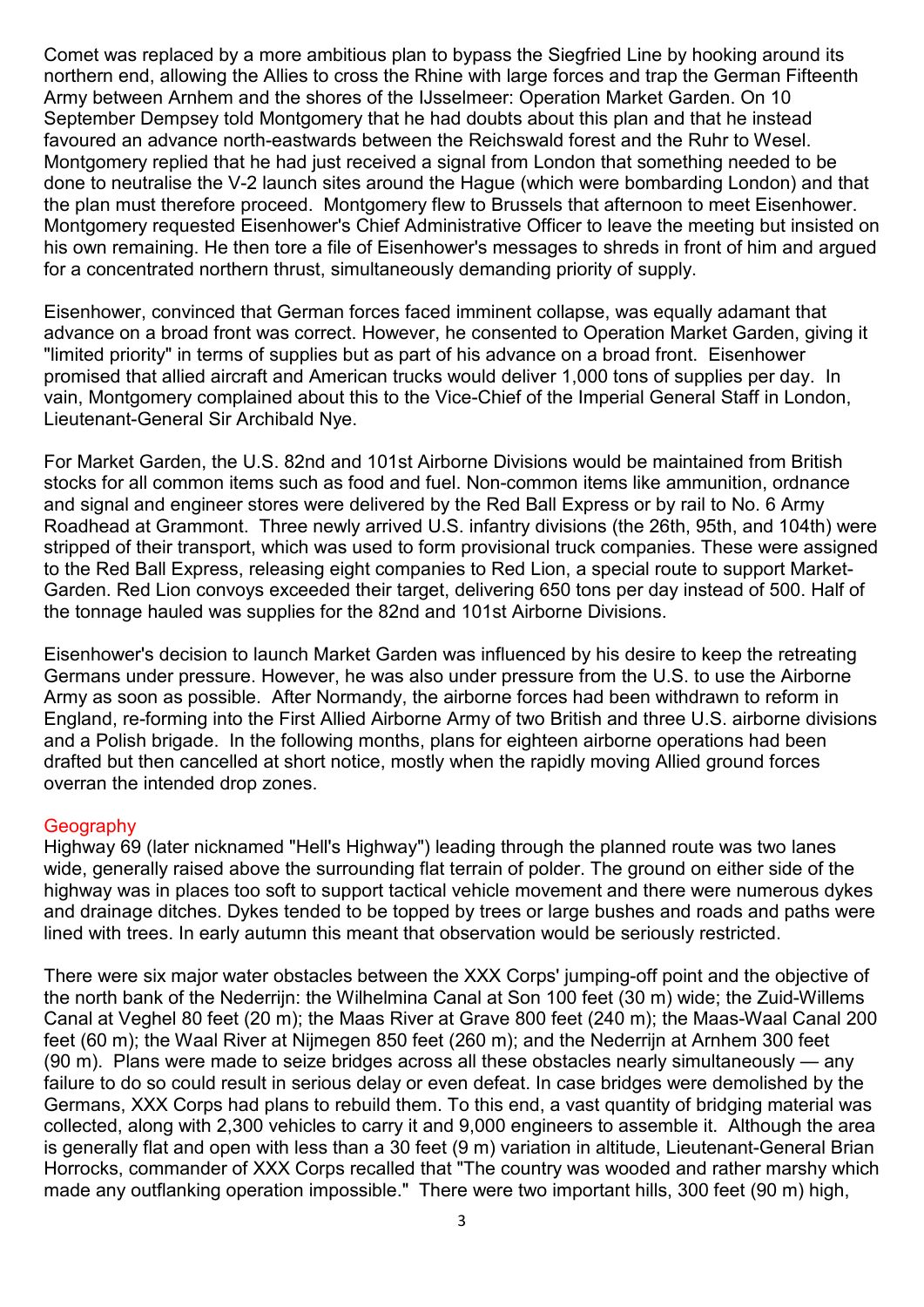that represented some of the highest ground in the Netherlands; one north and west of Arnhem and one in the 82nd Airborne Division's zone, Groesbeek ridge. Seizure and defence of this hill was considered vital to holding the highway bridges.

# Allied Preparation

The plan of action consisted of two operations:

- Market: airborne forces of Lieutenant General Lewis H. Brereton's First Allied Airborne Army to seize bridges and other terrain, under tactical command of I Airborne Corps under Lieutenant-General Frederick Browning, and
- Garden: ground forces of the Second Army to move north spearheaded by XXX Corps under Lieutenant-General Brian Horrocks.[56]

## **Market**

Market would employ four of the six divisions of the First Allied Airborne Army. The U.S. 101st Airborne Division, under Major General Maxwell D. Taylor, would drop in two locations just north of XXX Corps to take the bridges northwest of Eindhoven at Son and Veghel. The 82nd Airborne Division, under Brigadier General James M. Gavin, would drop northeast of them to take the bridges at Grave and Nijmegen and the British 1st Airborne Division, under Major-General Roy Urquhart, with the Polish 1st Independent Parachute Brigade, under Brigadier General Stanisław Sosabowski, attached would drop at the extreme north end of the route, capturing the road bridge at Arnhem and the rail bridge at Oosterbeek. The 52nd (Lowland) Infantry Division would be flown to the captured Deelen Airfield on D+5.

The First Allied Airborne Army had been created on 16 August as the result of British requests for a coordinated headquarters for airborne operations, a concept approved by General Eisenhower on 20 June. The British had strongly hinted that a British officer—Browning in particular—be appointed its commander. Browning for his part decided to bring his entire staff with him on the operation to establish his field HQ using the much-needed 32 Horsa gliders for administrative personnel, and six Waco CG-4A gliders for U.S. Signals' personnel. Since the bulk of both troops and aircraft were American, Brereton, a U.S. Army Air Forces officer, was named by Eisenhower on 16 July and appointed by SHAEF on 2 August. Brereton had no experience in airborne operations but had extensive command experience at the air force level in several theatres, most recently as commander of Ninth Air Force, which gave him a working knowledge of the operations of IX Troop Carrier Command.

Market would be the largest airborne operation in history, delivering over 34,600 men of the 101st, 82nd and 1st Airborne Divisions and the Polish Brigade. 14,589 troops were landed by glider and 20,011 by parachute. Gliders also brought in 1,736 vehicles and 263 artillery pieces. 3,342 tons of ammunition and other supplies were brought by glider and parachute drop.

To deliver its 36 battalions of airborne infantry and their support troops to the continent, the First Allied Airborne Army had under its operational control the 14 groups of IX Troop Carrier Command, and after 11 September the 16 squadrons of 38 Group (an organization of converted bombers providing support to resistance groups) and a transport formation, 46 Group. The combined force had 1,438 C-47/Dakota transports (1,274 USAAF and 164 RAF) and 321 converted RAF bombers. The Allied glider force had been rebuilt after Normandy until by 16 September it numbered 2,160 CG-4A Waco gliders, 916 Airspeed Horsas (812 RAF and 104 US Army) and 64 General Aircraft Hamilcars. The U.S. had only 2,060 glider pilots available, so that none of its gliders would have a copilot but would instead carry an extra passenger.

Because the C-47s served as paratrooper transports and glider tugs and because IX Troop Carrier Command would provide all the transports for both British parachute brigades, this massive force could deliver only 60 percent of the ground forces in one lift. This limit was the reason for the decision to split the troop-lift schedule into successive days. Ninety percent of the USAAF transports on the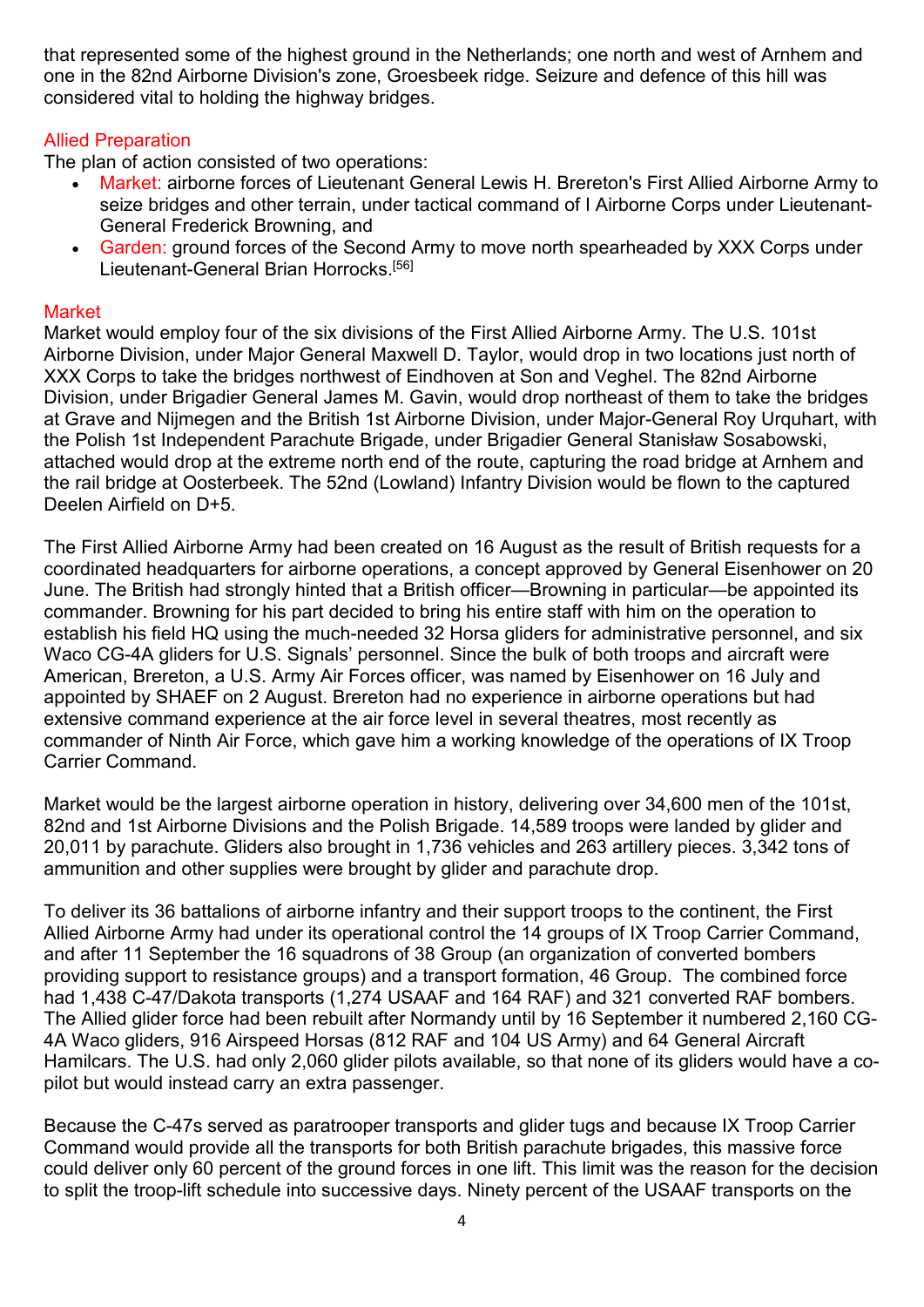first day would drop parachute troops, with the same proportion towing gliders on the second day (the RAF transports were almost entirely used for glider operations). Brereton rejected having two airlifts on the first day, although this had been accomplished during Operation Dragoon, albeit with forty-five more minutes of daylight against negligible opposition.

17 September was on a dark moon and in the days following it the new moon set before dark. Allied airborne doctrine prohibited big operations in the absence of all light, so the operation would have to be carried out in daylight. The risk of *Luftwaffe* interception was judged small, given the crushing air superiority of Allied fighters but there were concerns about the increasing number of flak units in the Netherlands, especially around Arnhem. Brereton's experience with tactical air operations judged that flak suppression would be sufficient to permit the troop carriers to operate without prohibitive loss. The invasion of Southern France had demonstrated that large scale daylight airborne operations were feasible. Daylight operations, in contrast to those in Sicily and Normandy, would have much greater navigational accuracy and time-compression of succeeding waves of aircraft, tripling the number of troops that could be delivered per hour. The time required to assemble airborne units on the drop zone after landing would be reduced by two-thirds.

IX Troop Carrier Command's transport aircraft had to tow gliders and drop paratroopers, duties that could not be performed simultaneously. Although every division commander requested two drops on the first day, Brereton's staff scheduled only one lift based on the need to prepare for the first drop by bombarding German flak positions for half a day and a weather forecast on the afternoon of 16 September (which soon proved erroneous) that the area would have clear conditions for four days, so allowing drops during them.

After one week preparations were declared complete. The planning and training for the airborne drops at Sicily and Normandy had taken months. One United States Air Force historian noted that Market was the only large airborne operation of the Second World War in which the USAAF "had no training program, no rehearsals, almost no exercises, and a...low level of tactical training." Gavin, commanding the U.S. 82nd Airborne Division, was skeptical of the plan. In his diary he wrote, "It looks very rough. If I get through this one I will be very lucky." He was also highly critical of Browning, writing that he "...unquestionably lacks the standing, influence and judgment that comes from a proper troop experience... his staff was superficial... Why the British units fumble along... becomes more and more apparent. Their tops lack the know-how, never do they get down into the dirt and learn the hard way."

## **Garden**

Garden consisted primarily of XXX Corps and was initially spearheaded by the Guards Armoured Division, with the 43rd Wessex and 50th Northumbrian Infantry Divisions in reserve. They were expected to arrive at the south end of the 101st Airborne Division's area on the first day, the 82nd's by the second day and the 1st's by the fourth day at the latest. The airborne divisions would then join XXX Corps in the breakout from the Arnhem bridgehead.

Four days was a long time for an airborne force to fight unsupported. In addition the Allied paratroopers lacked adequate anti-tank weapons. Even so, before Operation Market Garden started it seemed to the Allied high command that the German resistance had broken. Most of the German Fifteenth Army in the area appeared to be fleeing from the Canadians and they were known to have no *Panzergruppen*. It was thought that XXX Corps would face limited resistance on their route up Highway 69 and little armour. Meanwhile, the German defenders would be spread out over 100 kilometres (62 mi) trying to contain the pockets of airborne forces, from the Second Army in the south to Arnhem in the north.

## German Preparation

The rout of the *Wehrmacht* during July and August led the Allies to believe that the German army was a spent force unable to reconstitute its shattered units. During those two months the *Wehrmacht*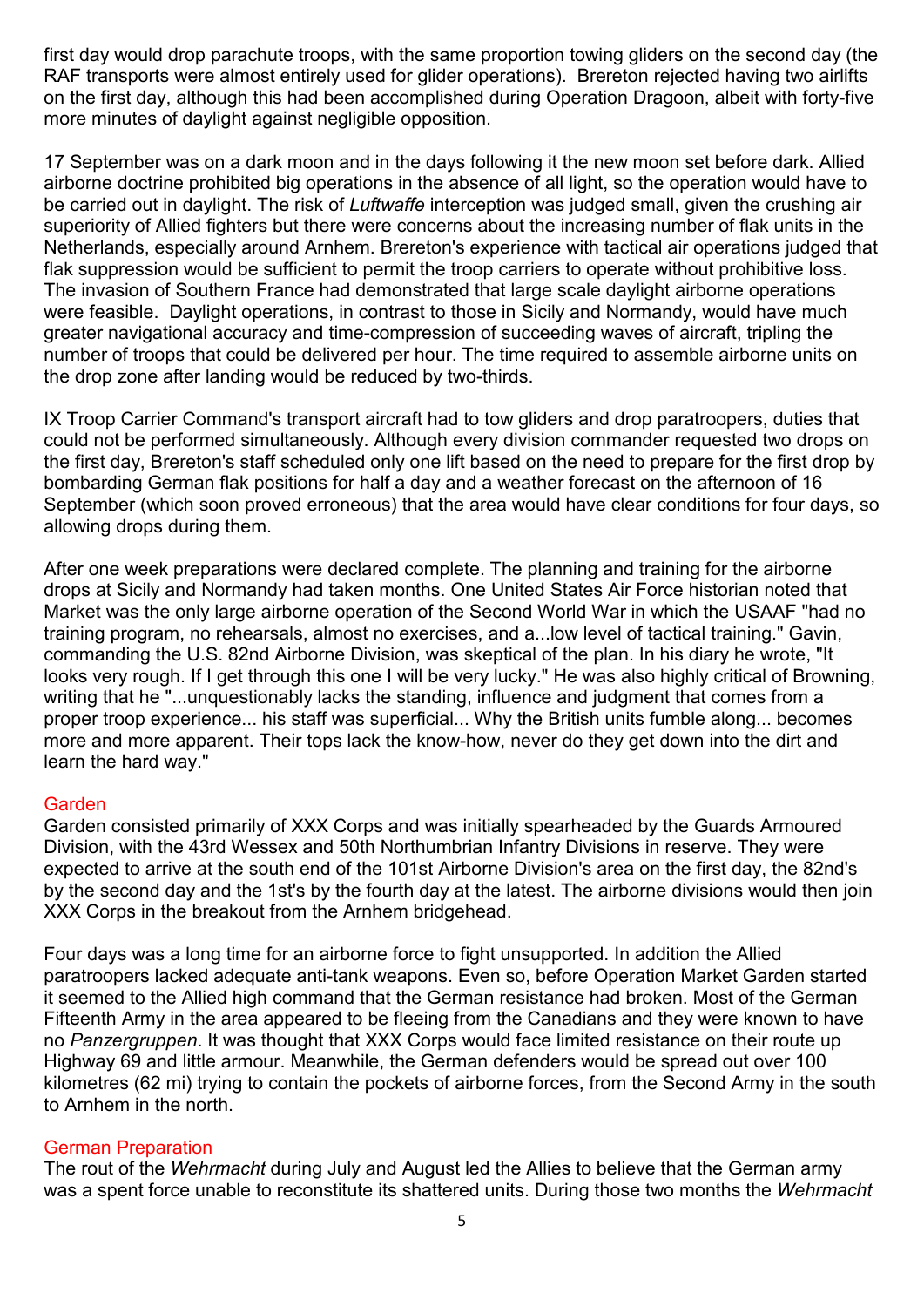had suffered a string of defeats with heavy losses. Between 6 June and 14 August it had suffered 23,019 killed in action, 198,616 missing or taken prisoner and 67,240 wounded. Many of the formations the *Wehrmacht* had possessed at the beginning of the Normandy campaign had been annihilated or had been reduced to skeleton formations by the end of August. As the German armies retreated towards the German frontier, they were often harried by air attacks and bombing raids by aircraft of the allied air forces, inflicting casualties and destroying vehicles. Attempts to halt the Allied advance often seemed fruitless as hurried counter-attacks and blocking positions were brushed aside and at times there seemed to be too few German units to hold anywhere. By early September the situation was beginning to change. The failure of the British 21st Army Group to seal off the Scheldt Estuary area had allowed the 65,000 troops of the German Fifteenth Army to be extricated from the area with 225 guns and 750 trucks via a flotilla of commandeered freighters, barges and small boats. From there they moved to the Netherlands.

Adolf Hitler began to take a personal interest in the apparent disintegration of Army Group B, which comprised the German armies in northern France, Belgium, and the Netherlands. On 4 September he recalled *Generalfeldmarschall* Gerd von Rundstedt, who had been in retirement since Hitler had dismissed him as *Wehrmacht* Commander-in-Chief West on 2 July, and reinstated him in his former command, replacing *Generalfeldmarschall* Walter Model, who had taken command just 18 days previously and would henceforth command only Army Group B. Rundstedt immediately began to plan a defence against what Wehrmacht intelligence judged to be 60 Allied divisions at full strength, although Eisenhower in fact possessed only 49 divisions.

Model set out to stop the Allied advance. The German 719th Infantry Division, part of LXXXVIII Corps, was dispatched south to the Albert Canal and Model requested reinforcements from Germany, stating that he would require twenty-five infantry divisions and six armoured divisions to hold; he envisioned a line stretching from Antwerp via Maastricht to Metz and from there to follow the line of the Albert Canal to the Meuse and the Siegfried Line. Meanwhile, Colonel General Kurt Student, commander of the *Fallschirmjaeger*, the German airborne forces, received orders from Alfred Jodl, Chief of the Operations Staff of the *Oberkommando der Wehrmacht*, to immediately move from Berlin and proceed to the Netherlands, where he would collect all available units and build a front near the Albert Canal, which was to be held at all costs. This front was to be held by the new First Parachute Army, a euphemistic name for a paper formation. Its units were scattered throughout Germany and the Netherlands and consisted either of units in the process of being formed or remnants cadred by survivors of previous units.

Though the situation seemed dire, the German front was beginning to form into what Robert Kershaw terms 'a crust'. Leadership, initiative and a good staff system were beginning to create a defence out of chaos. On 4 September the 719th infantry division began to dig in along the Albert Canal and was soon joined by forces under the command of Lieutenant General Kurt Chill. Although Chill only officially commanded the 85th Infantry Division, which had suffered heavy casualties during the retreat from Normandy, he had assumed command of the remnants of the 84th and 89th Infantry Divisions *en route*. Initially ordered to take his command to the Rhineland for rest and reinforcements, Chill disregarded the order and moved his forces to the Albert Canal, linking up with the 719th; he also had 'reception centres' set up at the bridges crossing the Albert Canal, where small groups of retreating troops were picked up and turned into 'ad hoc' units. By 7 September the 176th Infantry Division, a *Kranken* division composed of elderly men and men with various medical complaints, had arrived from the Siegfried Line and elements of the First Parachute Army began to appear. At this stage the Army consisted of approximately seven *Fallschirmjaeger* regiments composed of some 20,000 airborne troops along with a collection of anti-aircraft batteries and a mix of 25 self-propelled guns and tank destroyers. *Kriegsmarine* and SS units were also allocated to Student's command, and Hitler had promised Model that 200 Panther tanks would be sent straight from the production lines; he also ordered all Tiger tanks, *Jagdpanther* self-propelled guns and 88 mm guns that were available in Germany be transferred to the West.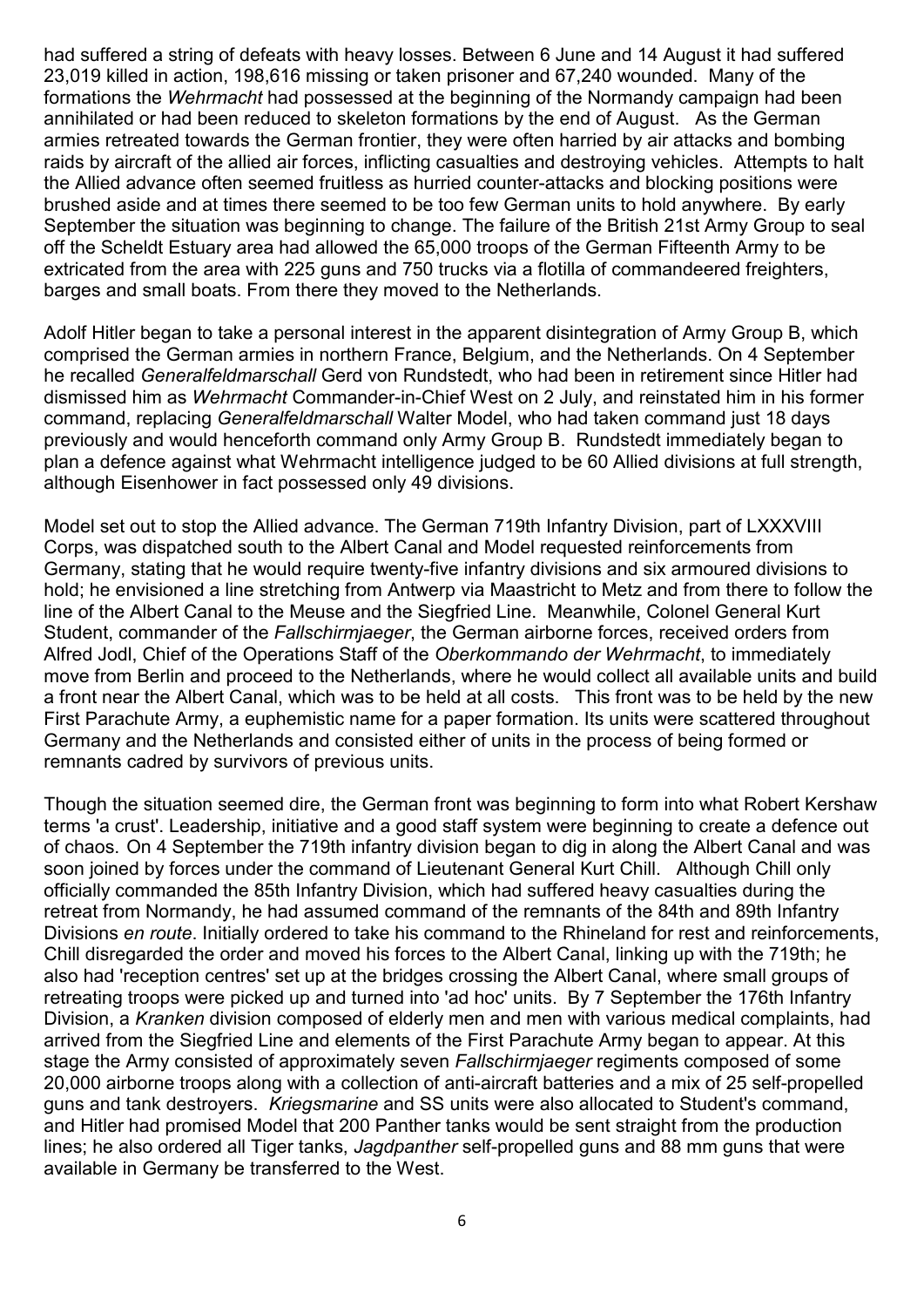On 5 September, Model's forces were bolstered by the arrival of the II SS Panzer Corps, which consisted of the 9th SS and 10th SS Panzer Divisions under the command of Lieutenant General Wilhelm Bittrich. The Corps had been reduced to approximately 6,000–7,000 men, 20–30% of its original strength in the course of continuous action since late June including in the Falaise pocket; losses in officers and NCOs had been especially high. Model ordered the two divisions to rest and refit in 'safe' areas behind the new German line; these areas coincidentally were to be Eindhoven and Arnhem. The 10th SS Panzer Division was to be restored to full strength in order to provide an armoured reserve and thus the 9th SS Panzer Division was ordered to transfer all of its heavy equipment to its sister division; it was intended that the 9th would then be transported to Germany for replenishment. At the time of Operation Market-Garden, the 10th SS Panzer Division had an approximate strength of 3,000 men; an armoured infantry regiment, divisional reconnaissance battalion, two artillery battalions and an engineer battalion, all partially motorized. Other formations were appearing to strengthen the German defences. Between 16 and 17 September two infantry divisions from Fifteenth Army assembled in Brabant, understrength but well-equipped and able to act as a reserve. Near Eindhoven and Arnhem a number of scratch formations were being assembled. Several SS units, including an NCO training battalion and a *panzergrenadier* reserve battalion, were being prepared to enter combat and Luftwaffe and Kriegsmarine personnel were being grouped into *Fliegerhorst* and *Schiffstammabteilung* formations. There were also a number of training battalions that were being equipped, several depot battalions from the *Hermann Goering* Panzer Division and various artillery, anti-aircraft and field police units scattered throughout the north of the Netherlands.

## **Intelligence**

German Von Rundstedt and Model suspected that a large Allied offensive was imminent, having received many intelligence reports that described a 'constant stream' of reinforcements to the right wing of the British Second Army. The senior intelligence officer of Army Group B believed the Second Army would launch an offensive in the direction of Nijmegen, Arnhem and Wesel with a primary objective of reaching the industrial area along the Ruhr river. He was convinced that airborne troops would be used in this offensive but was unsure where they would be deployed, suspecting areas along the Siegfried Line north of Aachen or possibly even near the Saar. Second Army would assemble its units at the Maas-Scheldt and Albert Canals. The right wing of the Army would be the assault force, composed primarily of armoured units, which would force a crossing of the Maas and attempt to break through to the Ruhr industrial area near Roermond. The left wing would cover the Army's northern flank by moving up to the Waal near Nijmegen and isolating the German 15th Army situated on the Dutch coast.

Allied A number of reports about German troop movements reached Allied high command, including details about the identity and location of German armoured formations. Station X at Bletchley Park monitored and decrypted German Ultra intelligence reports and sent them to senior Allied commanders but they only reached army headquarters level and were not passed down any lower. On 16 September ULTRA decrypts revealed the movement of 9th and 10th SS Panzer Divisions to Nijmegen and Arnhem, creating enough concern for Eisenhower to send his Chief of Staff, Lieutenant General Walter Bedell Smith, to raise the issue with Montgomery on 10 September; however, Montgomery dismissed Smith's concerns and refused to alter the plans for the landing of 1st Airborne Division at Arnhem. Further information about the location of the German Panzer Divisions at Arnhem was revealed by aerial photographs of Arnhem taken by a photo-reconnaissance Spitfire XI from RAF's No. 16 Squadron, as well as information from members of the Dutch resistance. Fearing that 1st Airborne Division might be in grave danger if it landed at Arnhem the chief intelligence officer of the division, Major Brian Urquhart, arranged a meeting with Browning and informed him of the armour present at Arnhem. Browning dismissed his claims and ordered the division's senior medical officer to send Urquhart on sick leave on account of 'nervous strain and exhaustion.'

#### **Battle Day 1: Sunday, 17 September 1944**  Early Successes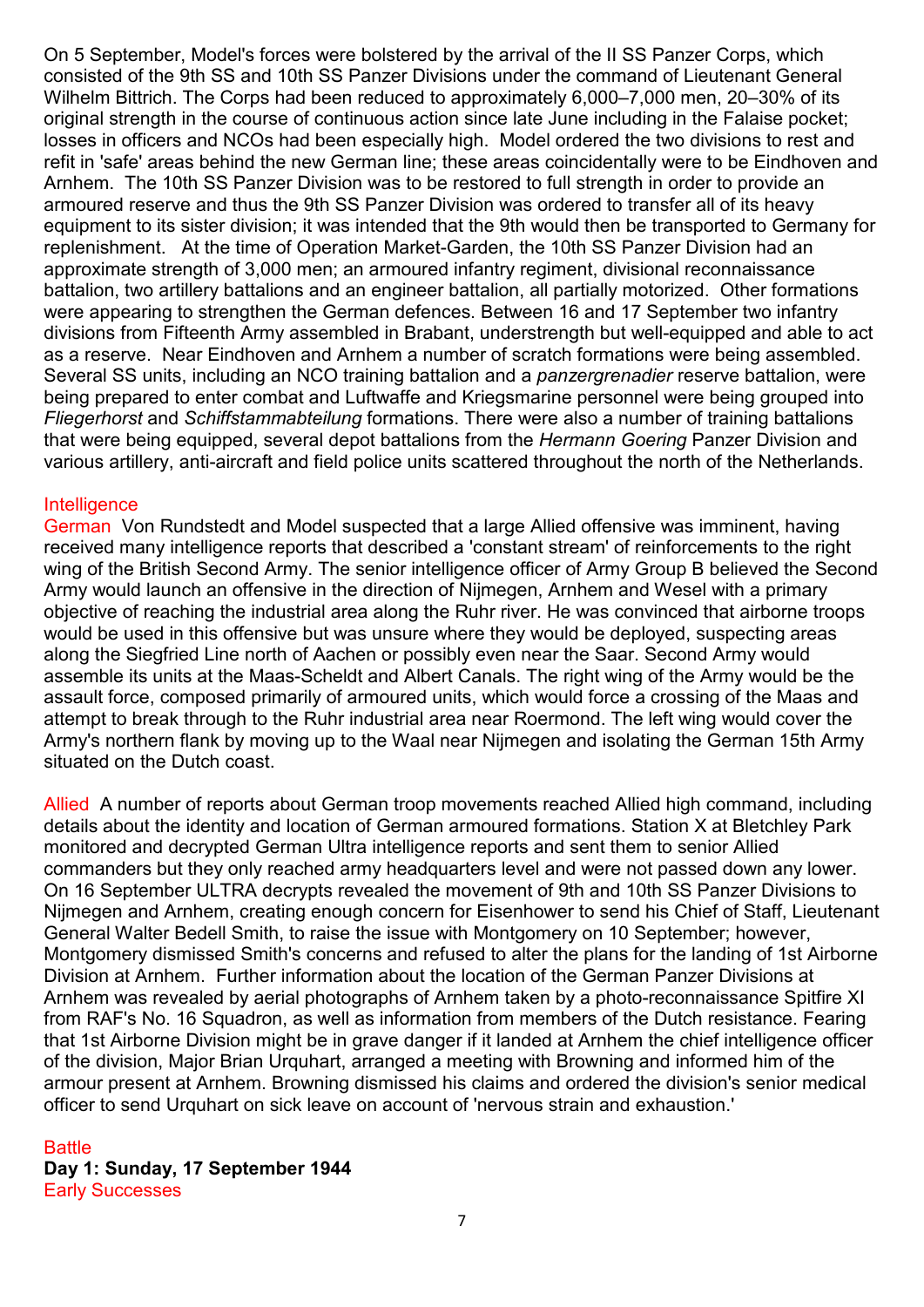Operation Market Garden opened with Allied success all round. In the first landing, almost all troops arrived on top of their drop zones without incident. In the 82nd Airborne Division, 89% of troops landed on or within 1,000 metres (3,300 ft) of their drop zones and 84% of gliders landed on or within 1,000 metres (3,300 ft) of their landing zones. This contrasted with previous operations where night drops had resulted in units being scattered by up to 19 kilometres (12 mi). Losses to enemy aircraft and flak were light; German flak was described in reports as "heavy but inaccurate".

In the south, the 101st met little resistance and captured four of five bridges assigned to them. After a brief delay caused by an 88 mm gun and a machine gun post, the bridge at Son was blown up as they approached it. Later that day several small attacks by the German 59th Infantry Division were beaten off. Small units of the 101st moved south of Son, towards Eindhoven. Later that day it made contact with German forces, and was given as attachment the 44th Royal Tank Regiment elements of which were advancing in the VIII Corps sector.

To their north, the 82nd arrived and the small group dropped near Grave took the bridge in a rush. They also succeeded in capturing one of the vitally important bridges over the Maas-Waal canal, the lock-bridge at Heumen. The main effort of the 82nd was to seize the Groesbeek Heights and set up a blocking position there to prevent a German attack out of the nearby Reichswald and to deny the heights to German artillery observers. Gavin and Browning, who established his HQ at Nijmegen, felt this must be the Division's priority in stead of taking Nijmegen bridge as soon as possible. The 508th Parachute Infantry Regiment was tasked with taking the 600-metre (2,000 ft) long Nijmegen highway bridge if possible but because of miscommunication they did not start until late in the day. They faced the same disadvantage as the British at Arnhem in dropping many miles from their objective. Had they been dropped nearer their objective or attacked earlier they would have faced only a dozen Germans. By the time the 508th attacked, troops of the 9th SS Reconnaissance Battalion were arriving. The attack failed, leaving the Nijmegen bridge in German hands. This was vital; unlike some of the bridges to the south which were over smaller rivers and canals that could be bridged by engineering units, the Nijmegen and Arnhem bridges crossed two arms of the Rhine that could not be bridged easily. If either of the Nijmegen or Arnhem bridges were not captured and held, the advance of XXX Corps would be blocked and Operation Market Garden would fail.

## British landings

The 1st Airborne Division landed at 13:30 without serious incident but problems associated with the poor plan began soon after. Only half of the Division arrived with the first lift and only half of these (1st Parachute Brigade) could advance on the bridge. The remaining troops had to defend the drop zones overnight for the arrival of the second lift on the following day. Thus the Division's primary objective had to be tackled by less than half a brigade. While the paratroopers marched eastwards to Arnhem, the Reconnaissance Squadron was to race to the bridge in their jeeps and hold it until the rest of the Brigade arrived. The unit set off to the bridge late and having traveled only a short distance the vanguard was halted by a strong German defensive position; the squadron could make no further progress.

This had grave consequences. Five hours after the initial landing, feeling that the British were tied down in Arnhem, the Reconnaissance Battalion of the 9th SS Panzer Division was able to cross the Arnhem bridge and drive to Nijmegen and the bridge over the Waal branch of the Rhine. No British airborne unit was at the bridge.

Arnhem veteran Tom Hicks of 1st Parachute Squadron of the Royal Engineers described the problems the paratroops faced: "They (the Germans) had guns that outranged ours. We had no artillery with us so they could just lay off and pick you off kind of thing. If we wanted to get a gun out of action we had to send a patrol out, do it man to man kind of thing."

Two of the three battalions of the 1st Parachute Brigade were slowed down by small German units of a training battalion which had quickly established a thin blocking line covering the obvious routes into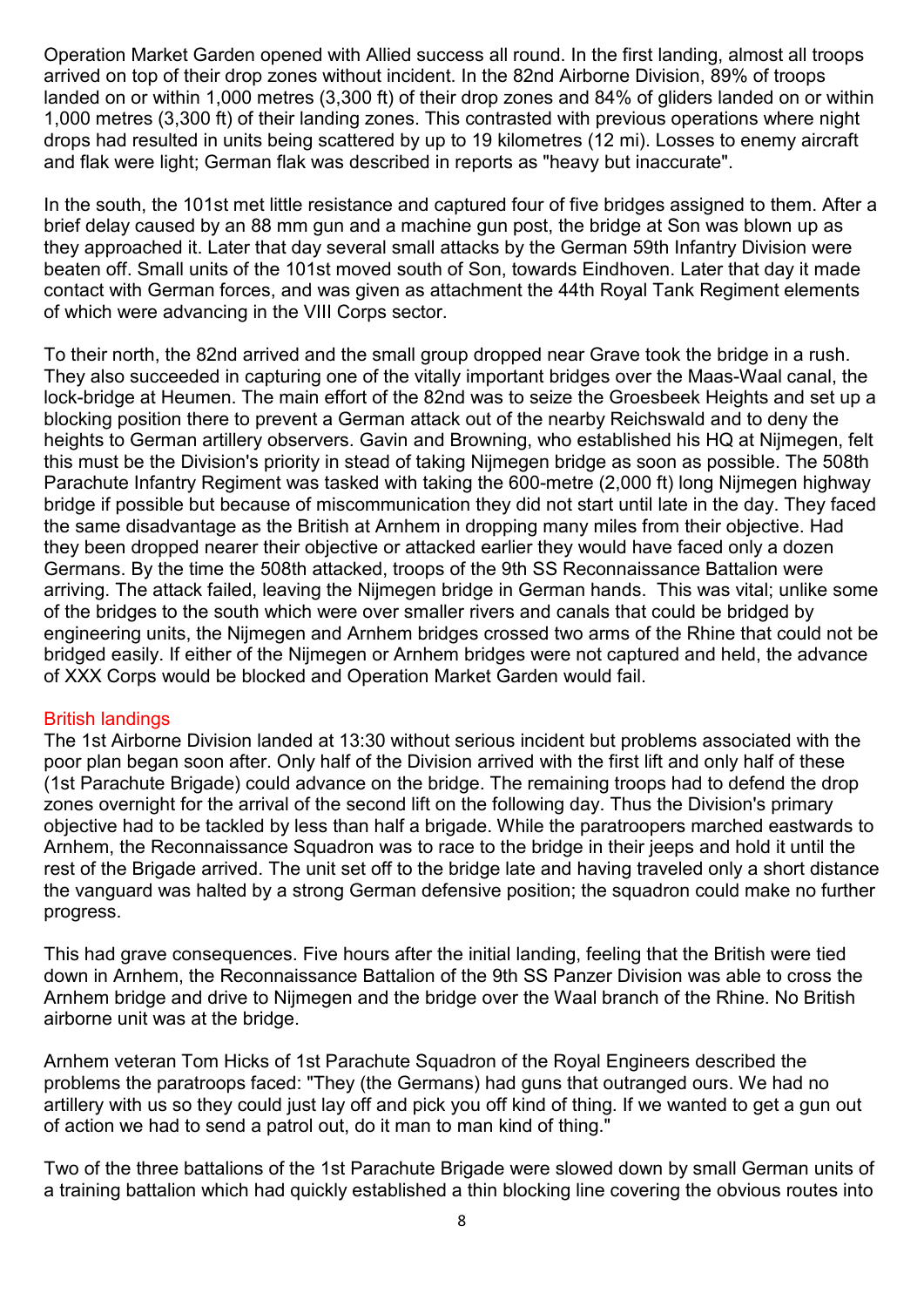Arnhem. Lieutenant-Colonel John Frost's 2nd Parachute Battalion, advancing eastwards along the southernmost road into Arnhem near the Rhine, found its route largely undefended. They arrived at the bridge in the evening and set up defensive positions at the north end. They were joined by Brigade HQ, led by Major Tony Hibbert, which was the only other unit to reach the bridge.

Two attempts to capture the arched steel bridge and its southern approach failed. Of the other battalions, the 3rd Parachute Battalion had only covered half the distance to the bridge when they halted for the night, the rear of their column being under attack and needing time to catch up. The 1st Parachute Battalion was similarly fragmented, yet pushed on around the flank of the German line throughout the night. Frequent skirmishes resulted in their making little more progress. The 3rd Battalion under Captain James Cleminson, KBE, MC, ambushed a German staff car and killed the commander of Arnhem's garrison, Major-General Friedrich Kussin, as well as his aide and his driver.

#### Communication Breakdown

Some loss of communication between the bridge and Divisional Headquarters in one of the drop zones was expected, because 13 km (8.1 mi) separated them and the main radio used throughout the Division was the Type 22 set designed to have an effective range of 5 km (3.1 mi). The British radios did not function at any range; some had difficulty receiving signals from just a few hundred metres and others received nothing at all. It was found after landing that the radios had been set to different frequencies, two of which coincided with those of German and British public broadcasting stations. Other theories have been advanced to explain the greatly reduced range of the 1st Airborne Division's radio sets. Thus communication between 1st Airborne units was poor while German defences were being coordinated and reinforced. John Greenacre's study points out that radio communications failures were experienced by the Division before, were warned about prior to the operation, and provisioned for by bringing extra field telephone wire. The more powerful WS19HP set was used by 1st Brigade on D+1.

The only means of calling for close air support was through two special American units dropped with the 1st Airborne Division. These units were equipped with "Veeps": jeeps having Very High Frequency SCR-193 crystal sets. It was found impossible to communicate with aircraft on the higher of two frequencies for this and the sets could not be tuned to the lower frequency. Despite efforts to re-tune them, one set was soon destroyed by mortar fire and the other abandoned the next day, cutting the 1st Airborne's only possible link with RAF fighter-bombers. The pilots were under orders not to attack on their own initiative since from the air there was no easy way to distinguish friend from foe; together with poor weather, this led to a critical lack of air support.

After the war it was identified that the Royal Corps of Signals was either unaware, or did not make aware Divisional Signals of the communication problems identified in November 1943 due to sun spots by the Scientific Advisor's Office to the 21st Army Group. Consequently, Urquhart ordered the 4m antennae to be used, which were useless due to physics of radio propagation. The wrong frequencies were part of the same problem due to Signals personnel not being aware of the scientific considerations behind radio communications.

## XXX Corps Advance

On the morning of 17 September Lieutenant-General Brian Horrocks was given confirmation that the operation was to take place that day. At 12:30 hours Horrocks received a signal that the first wave of the airborne forces had left their bases within the United Kingdom and set the time for the ground attack to start at 14:35 hours. At 14:15 hours 300 guns of the Corps artillery opened fire, firing a rolling barrage in front of XXX Corps start line that was 1 mile (1.6 km) wide and 5 miles (8.0 km) in depth. The barrage was supported by seven squadrons of RAF Hawker Typhoons firing rockets at all known German positions along the road to Valkenswaard. The advance was led by tanks and infantry of the Irish Guards and started on time when Lieutenant Keith Heathcote, commanding the lead tank, ordered his driver to advance. The lead units of the Irish Guards Group had broken out of XXX Corps bridgehead on the Meuse-Escaut canal and crossed into the Netherlands by 15:00 hours.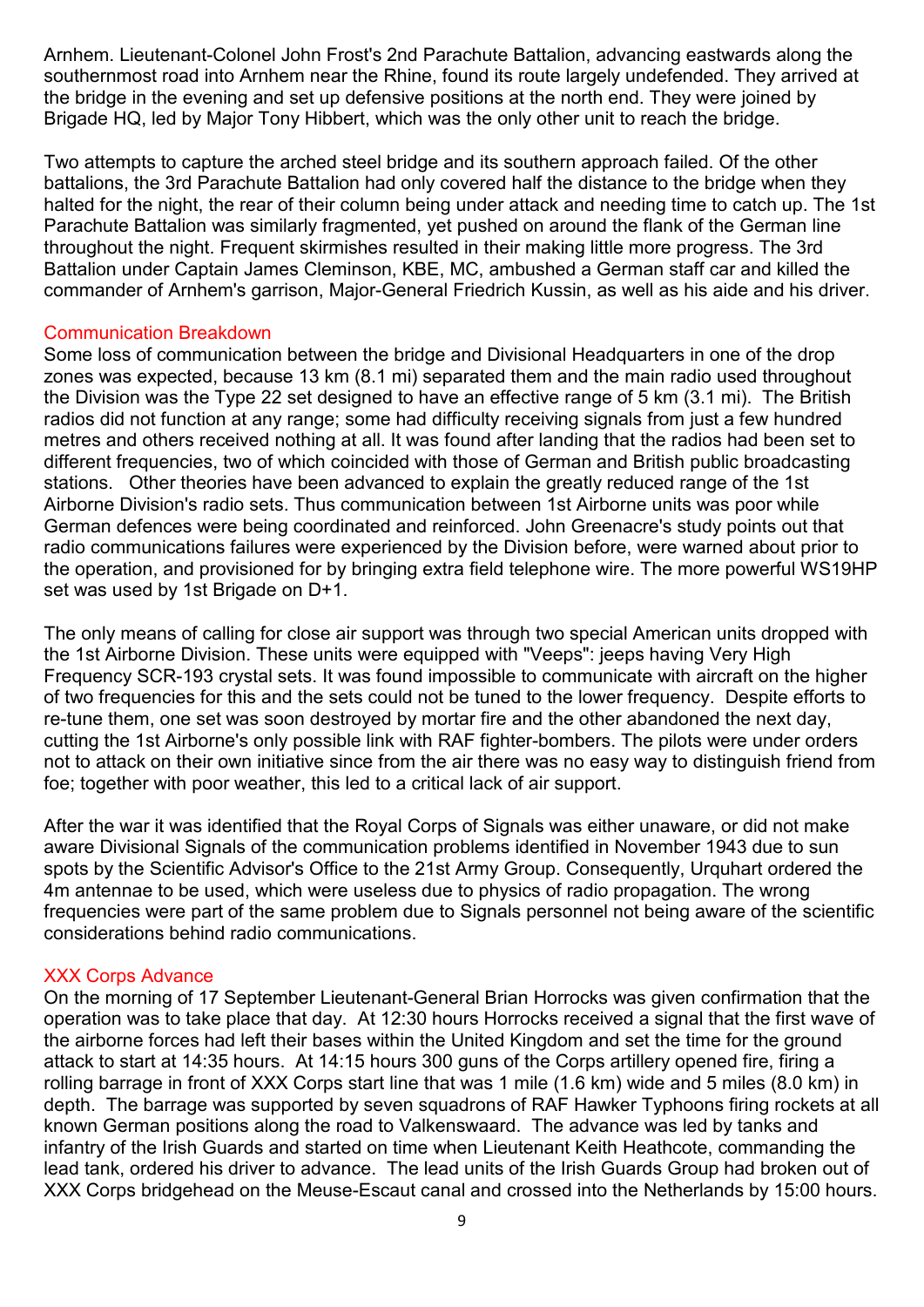After crossing the border the Irish Guards were ambushed by infantry and anti-tank guns dug in on both sides of the main road. Portions of the artillery barrage were refired and fresh waves of Hawker Typhoons were called in. The Guardsmen moved forward to clear the German positions, manned by elements from two German parachute battalions and two battalions of the 9th SS Division, and soon routed the German forces flanking the road. Interrogation of captured German soldiers led to some of them willingly, others after being threatened, pointing out the remaining German positions. The fighting soon died down and the advance resumed. By last light the town of Valkenswaard had been reached and occupied by the Irish Guards Group.[106]

Horrocks had expected that the Irish Guards would have been able to advance the 13 miles (21 km) to Eindhoven within two-three hours; however, they had only covered 7 miles (11 km). The operation was already starting to fall behind schedule. In Valkenswaard engineers were moved up to construct a 190 foot (58 m) Class 40 Bailey bridge over a stream, which was completed within 12 hours.

## German Reactions

On the German side, it was soon clear what was happening. Field Marshal Walter Model was staying at the Tafelberg Hotel in Oosterbeek, a village to the west of Arnhem, when the British began to land in the countryside to the west of Oosterbeek. He rapidly deduced the likely focus of the attack and after evacuating his headquarters, organised a defence. Wilhelm Bittrich, commanding the 2nd SS Panzer Corps, sent a reconnaissance company of the 9th SS Panzer Division to Nijmegen to reinforce the bridge defences. By midnight, Model had gained a clear picture of the situation and had organised the defence of Arnhem. The confusion usually caused by airborne operations was absent at Arnhem and the advantage of surprise was lost. During the operation, the Germans recovered a copy of the Market-Garden plan from the body of an American officer, who should not have carried it into combat.

#### **Day 2: Monday, 18 September**

Allied weather forecasters correctly predicted that England would be covered in fog on the morning of 18 September. The Second Lift was postponed for three hours and thick low clouds began to develop over the southern part of the battle zone, spreading during the day over the area, hampering supply and air support (Seven of the next eight days had poor weather and all air operations were cancelled on 22 and 24 September).

## British Landings in Arnhem

The 1st and 3rd Parachute Battalions pushed towards the Arnhem bridge during the early hours and had made good progress but they were frequently halted in skirmishes as soon as it became light. With their long and unwieldy columns having to halt to beat off attacks whilst the troops in front carried on unaware, the Germans delayed segments of the two battalions, fragmented them and mopped up the remnants.

Early in the day the 9th SS Reconnaissance Battalion (sent south the day before) concluded it was not needed in Nijmegen and returned to Arnhem. Though aware of the British troops at the bridge, it attempted to cross by force and was beaten back with heavy losses, including its commanding officer, SS-Hauptsturmführer Gräbner. By the end of the day the 1st and 3rd Parachute Battalions had entered Arnhem and were within 2 km (1.2 mi) of the bridge with approximately 200 men, onesixth their original strength. Most of the officers and non-commissioned officers had been killed, wounded or captured. The Second Lift was delayed by fog and jumped onto a landing zone under heavy attack but landed at full strength (the 4th Parachute Brigade consisting of the 10th, 11th and 156th Battalions of the Parachute Regiment, commanded by Brigadier-General John Winthrop Hackett) and C and D Companies of the 2nd South Staffordshire Regiment.

## 82nd Airborne Zone

Grave proved to be well defended and German forces continued to press on the 82nd deployed on the Groesbeek heights to the east of Nijmegen. The 505th Parachute Infantry Regiment defended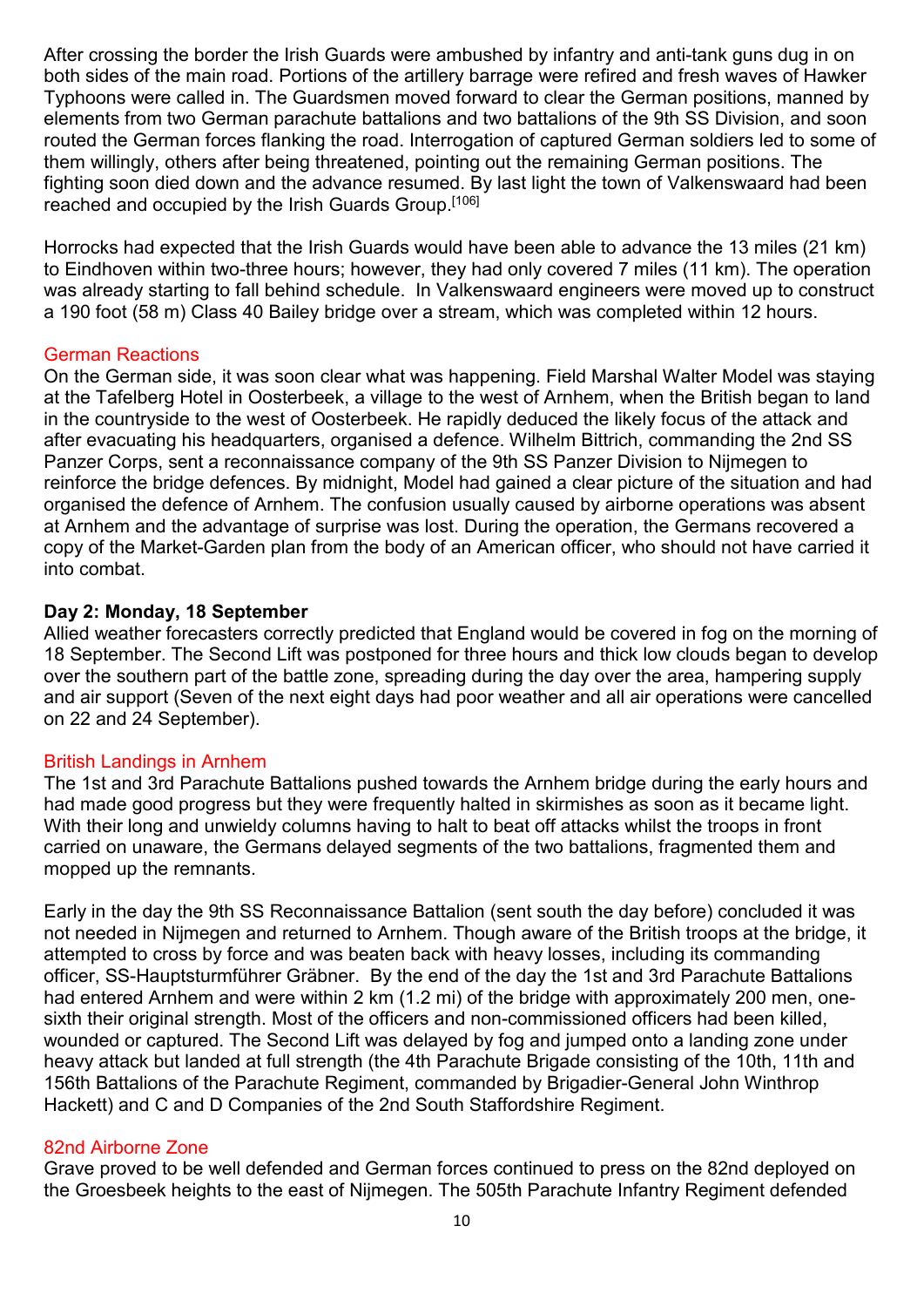against German attacks in Horst, Grafwegen and Riethorst. Early in the day, German counterattacks seized one of the Allied landing zones where the Second Lift was scheduled to arrive at 13:00. The 508th Parachute Infantry Regiment attacked at 13:10 and cleared the LZ by 14:00, capturing 16 German flak pieces and 149 prisoners. Delayed by weather in Britain, the Second Lift did not arrive until 15:30. This lift brought in elements of the 319th and 320th Glider Field Artillery battalions, the 456th Parachute Field Artillery battalion and medical support elements. Twenty minutes later, 135 B-24 bombers dropped supplies from low level.

# 101st Airborne Zone

Faced with the loss of the bridge at Son, the 101st unsuccessfully attempted to capture a similar bridge a few kilometres away at Best but found the approach blocked. Other units continued moving to the south and eventually reached the northern end of Eindhoven. At 06:00 hours the Irish Guards Group resumed the advance while facing determined resistance from German infantry and tanks. Around noon the 101st Airborne were met by the lead reconnaissance units from XXX Corps. At 16:00 radio contact alerted the main force that the Son bridge had been destroyed and requested that a Bailey bridge be brought forward. By nightfall the Guards Armoured Division had established itself in the Eindhoven area however transport columns were jammed in the packed streets of the town and were subjected to German aerial bombardment during the night. XXX Corps engineers, supported by German prisoners of war, constructed a class 40 Bailey bridge within 10 hours across the Wilhelmina Canal. During the day the British VIII and XII Corps, supporting the main attack, had forged bridgeheads across Meuse-Escaut Canal while facing stiff German resistance; 50th (Northumbrian) Infantry Division was transferred from XXX Corps to VIII Corps so to relieve XXX Corps from having to secure the ground gained thus far. Throughout the day German attacks were launched against XXX Corps and against the newly gained bridgeheads over the Meuse–Escaut Canal, all without success.

## **Day 3: Tuesday, 19 September**

## Arnhem

During the early morning hours the 1st Parachute Brigade began its attack towards Arnhem Bridge, with the 1st Battalion leading supported by remnants of the 3rd Battalion, with the 2nd South Staffordshires on the 1st Battalion's left flank and the 11th Battalion following. As soon as it became light the 1st Battalion was spotted and halted by fire from the main German defensive line. Trapped in open ground and under heavy fire from three sides, the 1st Battalion disintegrated and what remained of the 3rd Battalion fell back. The 2nd South Staffordshires were similarly cut off and, save for about 150 men, overcome by midday. The 11th Battalion, (which had stayed out of much of the fighting) was then overwhelmed in exposed positions while attempting to capture high ground to the north. With no hope of breaking through, the 500 remaining men of these four battalions withdrew westwards in the direction of the main force, 5 km (3.1 mi) away in Oosterbeek.

The 2nd Battalion and attached units (approximately 600 men) were still in control of the northern approach ramp to the Arnhem bridge. The Germans recognised that they would not be moved by infantry attacks such as those that had been bloodily repulsed on the previous day so instead they heavily shelled the short British perimeter with mortars, artillery and tanks; systematically demolishing each house to enable their infantry to exploit gaps and dislodge the defenders. Although in battle against enormous odds, the British clung to their positions and much of the perimeter was held.

## Oosterbeek

To the north of Oosterbeek the 4th Parachute Brigade led an attempt by the 1st Airborne Division to break through the German lines but communication difficulties and enemy resistance caused the attack to fail with heavy losses. The Division, scattered far and wide and hard pressed by the enemy on all sides had lost its offensive capability. Unable to help Lt.-Col. Frost at the bridge, the remaining soldiers attempted to withdraw into a defensive pocket at Oosterbeek and hold a bridgehead on the north bank of the Rhine.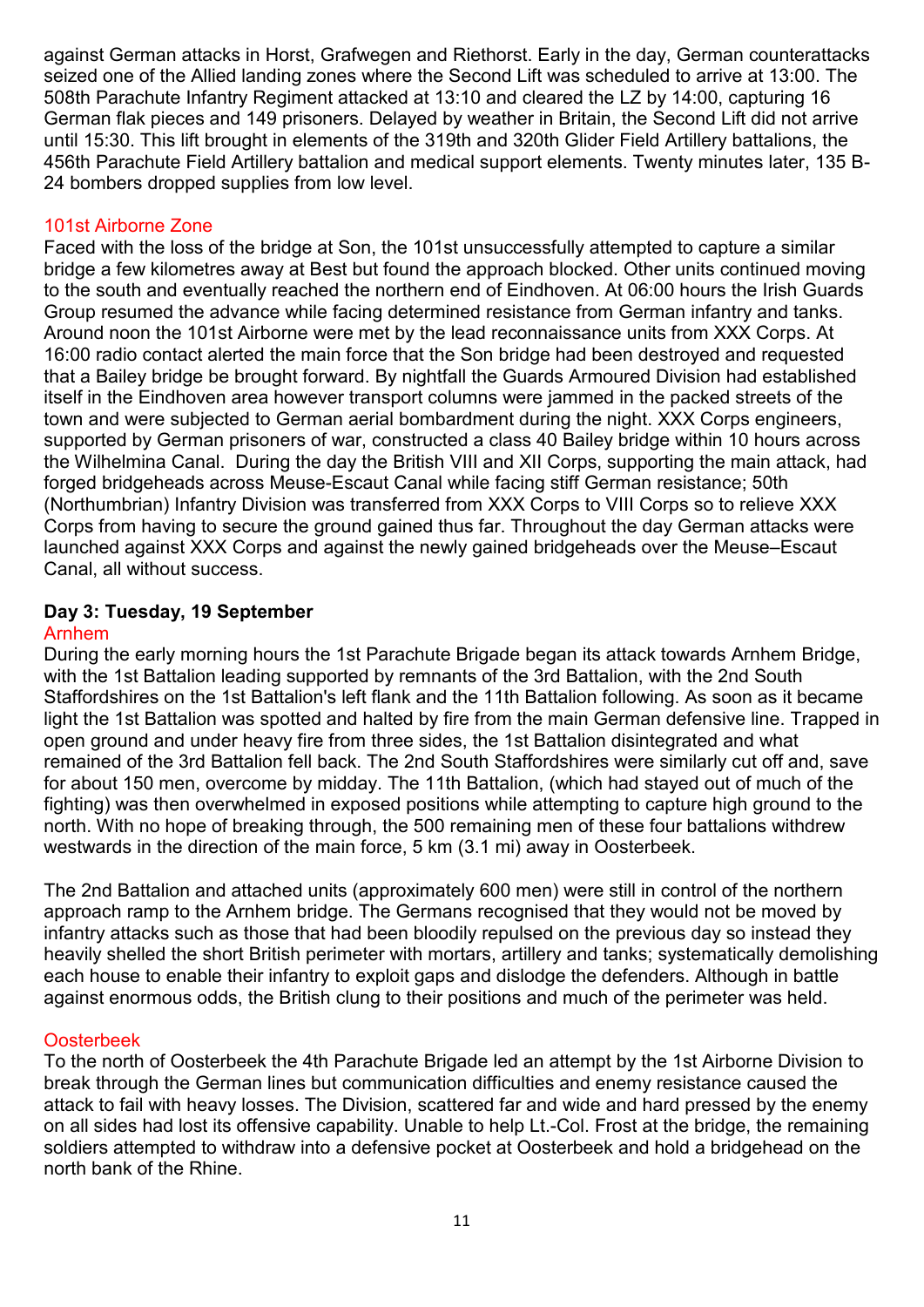The parachute elements of the Polish 1st Independent Parachute Brigade had remained in England because of dense fog. Their gliders, mainly carrying anti-tank guns and vehicles, were able to take off but had the misfortune to arrive above the landing zone just as the 4th Parachute Brigade was retreating across it and the gliders came under fire from German units pursuing the Brigade.

### Nijmegen

At 08:20, the 504th Parachute Infantry Regiment made contact with the Grenadier Guards of the XXX Corps at Grave. This enabled the Regiment to move on to other missions and place the 3rd Battalion in division reserve. By this time, according to the plan, they were due in Arnhem. XXX Corps were eight miles (13 km) from Arnhem with six hours in hand, 'The earlier delays had been made up' (Neillands). A combined effort to take the Nijmegen bridge was mounted by two companies from the Guards Armoured Division and the 2nd Battalion, 505th Parachute Infantry Regiment. The attack got within 400 metres (440 yards) of the bridge before being stopped; skirmishing continued throughout the night. A plan was made to attack the south end of the bridge again while the 3rd Battalion, 504th Parachute Infantry Regiment, planned to cross the river in boats 2 km (1.2 mi) downstream and then attack the north end. The boats were requested for late afternoon but did not arrive at that time. Once again XXX Corps was held up in front of a bridge which should have been captured before they arrived.

The 1st and 5th battalions, Coldstream Guards, were attached to the division. A supply attempt by 35 C-47s (out of 60 sent) was unsuccessful; the supplies were dropped from a high altitude and could not be recovered. Bad weather over English bases prevented the scheduled big glider mission carrying the 325th Glider Infantry Regiment from taking off, ending any hope for the scheduled reinforcements for the 82nd Airborne.

#### **Wijchen**

At 09:50 the 504th Parachute Infantry Regiment was going forward to Wijchen, to attack the Edithbridge from its south end. The bridge was secured. After this fierce engagement they pushed on to the traffic bridge south of Wijchen. Another fierce engagement followed and this bridge was secured.

## Eindhoven–Veghel

To their south, units of the 101st sent to take Best the day before, were forced to yield to German counter-attacks during the morning. British tanks arriving during the day helped push back the Germans by late afternoon. Later a small force of Panther tanks arrived at Son and started firing on the Bailey bridge. These too were beaten back by anti-tank guns that had recently landed, and the bridge was secured. On the night of 19/20 September, 78 German bombers took off to attack Eindhoven. The Allies had no antiaircraft guns in the city, allowing the Germans to drop "a clear golden cluster of parachute flares" and bomb Eindhoven without suffering any losses. The city centre was shattered and the water pressure failed; over 200 houses were "gutted" and 9,000 buildings were damaged. The raid inflicted over 1,000 civilian casualties, including 227 dead. An ammunition convoy and trucks carrying gasoline were also hit. General Matthew Ridgway, in Eindhoven during the attack, wrote: "Great fires were burning everywhere, ammo trucks were exploding, gasoline trucks were on fire, and debris from wrecked houses clogged the streets." Elements of the 101st, based in and around the city, witnessed the attack and escaped loss.<sup>[117]</sup> The 506th Parachute Infantry Regiment rushed into the burning city and rescued civilians during the night. According to Rick Atkinson, this was "the only large, long-range air strike by German bombers during the fall of 1944."

## **Day 4: Wednesday, 20 September**

## Arnhem Bridge

Lt. Colonel John Frost's force at the bridge continued to hold and established communication via the public **telephone system with 1st Division** around noon learning that the division had no hope of relieving them and that XXX Corps was stopped to the south in front of Nijmegen bridge. By the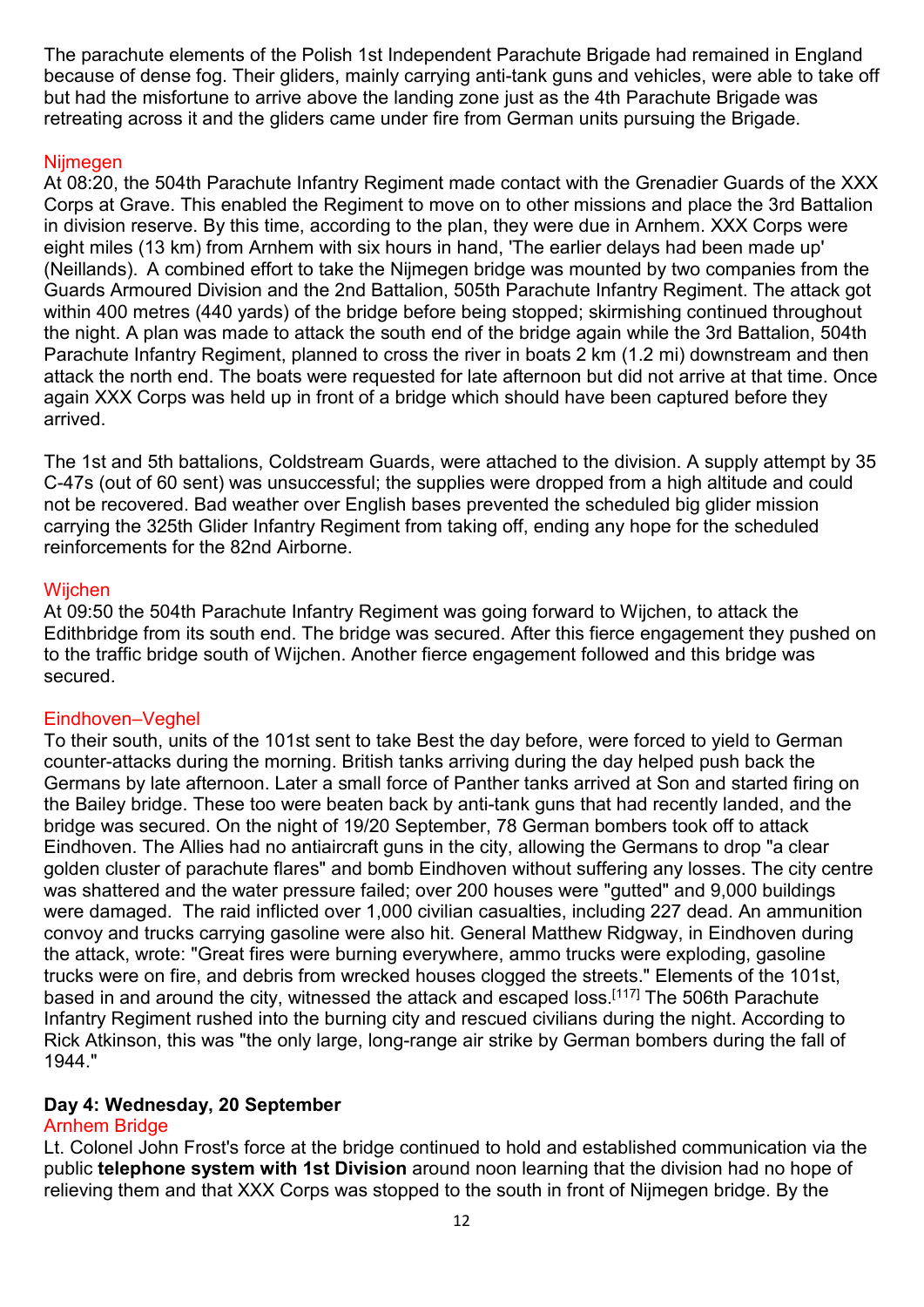afternoon the British positions around the north end of Arnhem bridge had weakened considerably. Casualties, mostly wounded, were high from constant shelling. An acute lack of ammunition, especially anti-tank munitions, enabled enemy armour to demolish British positions from point-blank range. Food, water and medical supplies were scarce, and so many buildings were on fire and in such serious danger of collapse that a two-hour truce was arranged to evacuate the wounded (including Lieutenant-Colonel Frost) into German captivity. Frederick Gough took over as commander when Frost left. While leading a remnant group in withdrawal from the bridge, toward Oosterbeek, for a joining with the rest of the 1st Division, Major Hibbert was captured.

The Germans overcame pockets of resistance throughout the day, gaining control of the northern bridge approaches and permitting reinforcements to cross the span and reinforce units further south near Nijmegen. The remaining British troops continued to fight on, some with just fighting knives but by early Thursday morning almost all had been taken prisoner. The last radio message broadcast from the bridge – "Out of ammo, God save the King" – was heard only by German radio intercept operators.

While it was estimated that the 1st Airborne Division, 10,000 strong, would only need to hold the Arnhem bridge for two days, 740 had held it for twice as long against far heavier opposition than anticipated. While 81 British soldiers died defending Arnhem bridge, German losses cannot be stated with any accuracy, though they were high; 11 units known to have participated in the fighting reported 50% casualties after the battle. In memory of the fighting there, the bridge has been renamed the "John Frost Bridge".

## Oosterbeek

Further west, the remnants of the 1st Airborne Division were gathering at Oosterbeek for their last stand; those already there were not seriously challenged by the enemy that day. To the east of the village, the 1st, 3rd and 11th Parachute Battalions and the 2nd South Staffordshires were organised into a defensive position. In desperate fighting later in the day, they repulsed an enemy attack which threatened to cut the division off from the Rhine and seal the fate of the bridgehead.

In the woods to the west of Oosterbeek the 4th Parachute Brigade fought its way towards the divisional perimeter but was attacked by German troops supported by artillery, mortars and tanks, (some mounting flame-throwers). The brigade had many casualties and the 10th Battalion reached Oosterbeek in the early afternoon with only 60 men.

In the rear, the 156th Parachute Battalion fought off numerous enemy attacks before counterattacking; the Germans did not know they were fighting men who were in full retreat. The battalion, down to 150 men, mounted a bayonet charge to capture a hollow in the ground in the woods where they were pinned down by enemy attacks for the next eight hours. Towards the end of the day, 75 men fixed bayonets, broke through the German lines and retreated to the Allied pocket at Oosterbeek.

#### Nijmegen

Boats ordered by the 82nd Airborne the day before, failed to arrive until afternoon and a hasty daylight assault crossing was ordered. At about 15:00, the 3rd Battalion, 504th PIR, commanded by Major Julian Cook, began their assault across the Waal. The American paratroopers were rowed across the Waal by members of C/307th EN BN in 26 canvas assault boats provided by the British. The American unit had no training on the British-made boats. A shortage of paddles required some troopers to paddle the craft with rifle butts. About half the boats survived the crossing under heavy fire and eleven survived the first two crossings. Before the day was over, C/307th crossed the Waal five times while ferrying across two battalions of the 504th. The surviving paratroopers then assaulted across 200 metres (220 yards) of open ground on the far bank and seized the north end of the bridge. The costly attack was nicknamed "Little Omaha" in reference to Omaha Beach. 200 paratroopers were killed, while German losses exceeded 267. German forces withdrew from both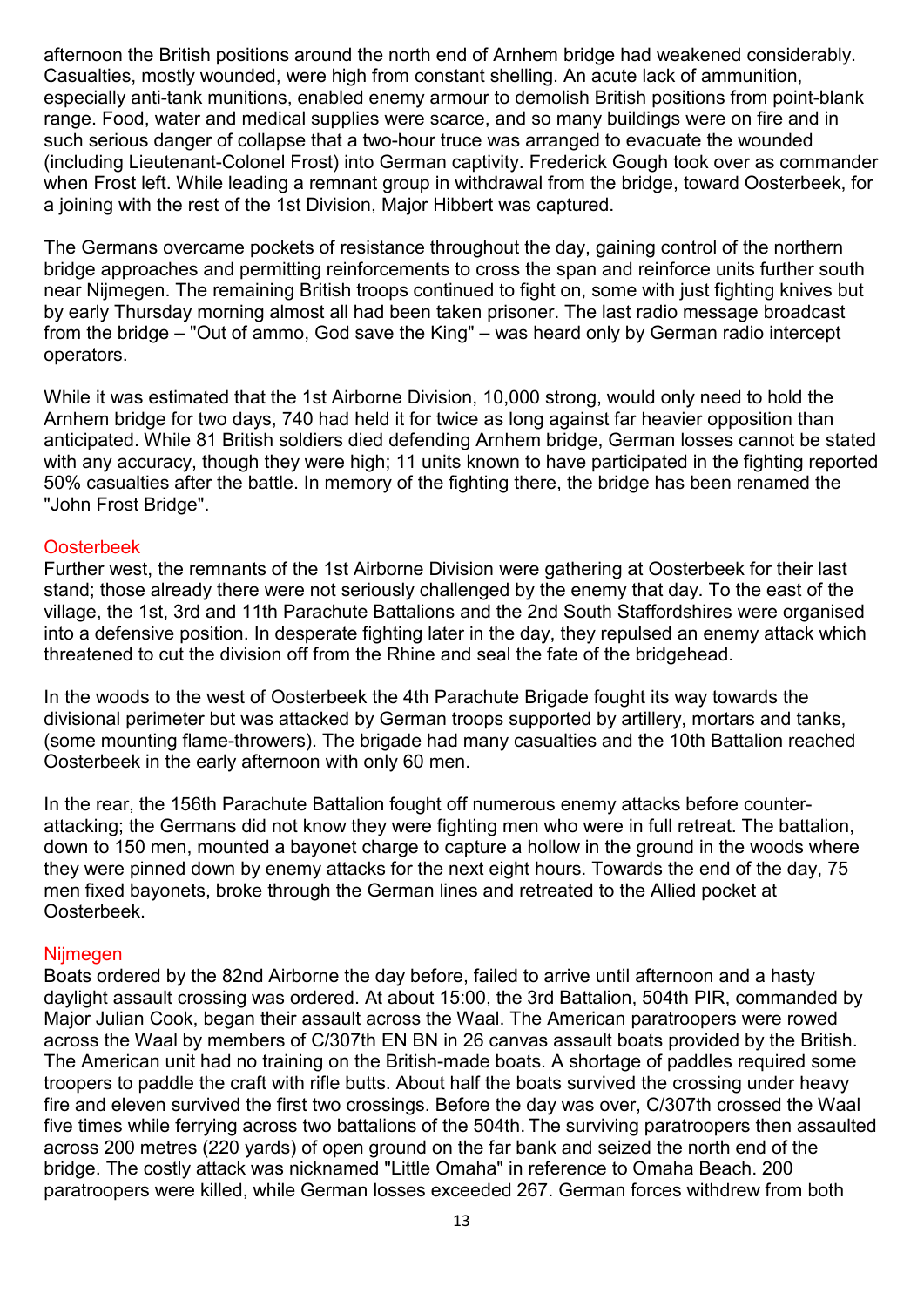ends of the bridge which was then rushed by Guards tanks and the 2nd Battalion, 505th PIR, securing the bridge at 18:30, D+4.

British Army officer Robert Kershaw interviewed 10th SS Panzer Division commander Heinz Harmel in the 1980s for his book "It Never Snows In September". Harmel stated 'The four panzers [Carrington's Grenadier tank troop] who crossed the bridge made a mistake when they stayed in Lent. If they had carried on their advance, it would have been all over for us.' In the hardback Kershaw has a copy of Harmel's artillery map which shows German troops between Nijmegen and Arnhem were extremely thin, a handful of security pickets with rifles at the Betuwe midpoint in Elst. By 22:00, D+4 Frost and Hibbert had been overrun at the Arnhem bridge, 7 miles (11 km) away. To the east, German attacks on the heights made significant progress, capturing the only remaining bridge suitable for tanks. A counterattack at Mook by elements of the 505th PIR and 1st Battalion, the Coldstream Guards forced the Germans back to their line of departure by 20:00. The 508th PIR lost ground at Im Thal and Legewald, when attacked by German infantry and tanks. By now it was evident that the German plan was to cut the highway, split up the Airborne units and cut off the advanced elements of XXX Corps. To the south, running battles between the 101st and various German units continued. Eventually several Panther tanks managed to cut the roads but pulled back when low on ammunition.

## **Day 5: Thursday, 21 September**

## Oosterbeek

Approximately 3,584 survivors of the 1st Airborne Division established themselves in the buildings and woods around Oosterbeek with the intention of holding a bridgehead on the north side of the Rhine until XXX Corps could arrive. Throughout the day their position was heavily attacked on all sides. In the southeast, Lonsdale Force (the remnants of the 1st, 3rd, and 11th Parachute Battalions and 2nd South Staffordshires) repulsed a big attack aided by the fire of the divisional light artillery. In the north the 7th King's Own Scottish Borderers were almost overrun during the afternoon but a counterattack with bayonets restored the situation and the heavily depleted battalion moved further south to occupy a narrower front. The most serious attack of the day was made at dawn against "B" Company, 1st Battalion, Border Regiment which controlled a vital area of high ground in the southwestern tip of the perimeter overlooking the Heveadorp ferry crossing at Driel, which was the division's only straightforward means of receiving reinforcements from the south. The company was attacked by enemy infantry and armour, including captured French tanks equipped with flamethrowers, and the heights were lost. Counterattacks failed and the remnants of the company were redeployed. The division was left in a precarious position, controlling just 700 metres (770 yards) of the riverbank. The division held ground to similar attacks elsewhere on their front.

A supply attempt by RAF Stirlings of 38 Group was disrupted by the only Luftwaffe fighter interception during the operation. Fw 190s intercepted the Stirlings at low altitude and shot down 15. Anti-aircraft fire accounted for 8 further losses. The Fw 190s were able to penetrate the screen of Allied fighters sent to cover the drop when the U.S. 56th Fighter Group was late in arriving in its patrol sector between Lochem and Deventer. The 56th redeemed itself to an extent by shooting down 15 of the 22 Fw 190s as they departed.

# Polish Paratroopers Enter the Battle

After two days of delay due to the weather, the Polish 1st Independent Parachute Brigade under Major-General Stanislaw Sosabowski entered the battle on the afternoon of 21 September, delivered at about 17:15 by 114 C-47s of the U.S. 61st and 314th Troop Carrier Groups. Two of the brigade's three battalions were dropped amidst heavy German fire, opposite the 1st Airborne Division's position on a new drop zone south of the Rhine near the village of Driel. The third battalion was dropped 12– 15 miles away near Grave. Overall, the poor coordination by the British air transfer officers and persistent attacks by Luftwaffe aircraft caused their supplies to be dropped 15 km (9.3 mi) away on the opposite side of the Rhine.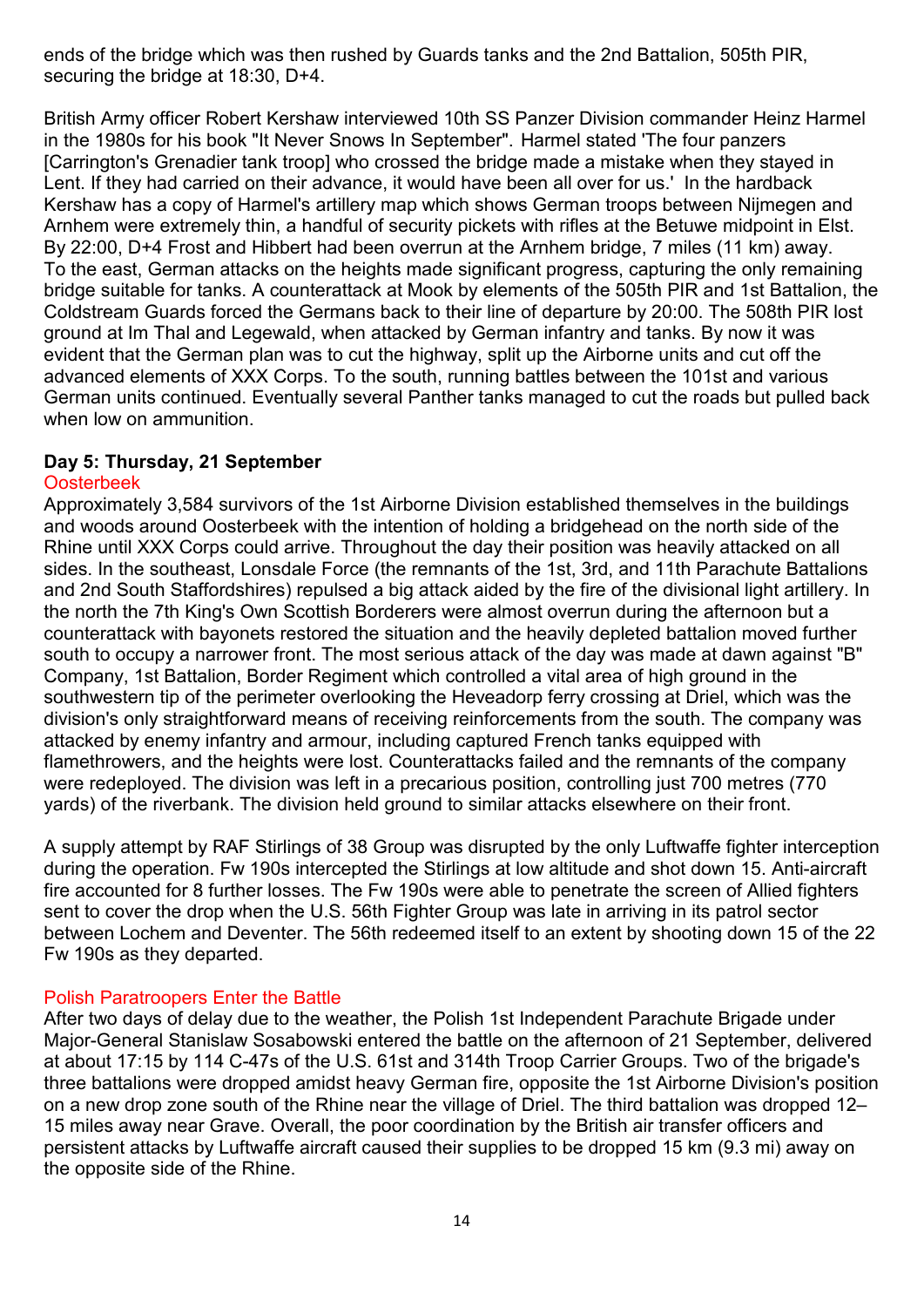Intending to use the Heveadorp ferry to reinforce the division, they discovered that the opposite bank was dominated by the enemy and that the ferry was missing; it was later found downstream past the road bridge, completely unserviceable. Unable to help the British, the Polish withdrew to Driel for the night and organised defence there, with the Rhine behind their backs and German units increasing in strength around them. The brigade had lost 25% of its fighting strength, amounting to 590 casualties. Several attempts to cross the Rhine on improvised equipment could only be partly successful due to heavy German fire and inability by the 1st Airborne to secure the landing area on the Rhine's northern bank. The 1st Airborne Division made radio contact during the day with guns of the 64th Medium Regiment of XXX Corps' artillery which had advanced with the ground forces and were assigned to the division for support. Unlike many others, this radio link worked throughout the battle and the regiment provided valuable fire support to the division.

## Nijmegen

Despite the capture of Nijmegen bridge and the clearing of the town on the previous evening, the five tanks of Guards Armoured Division which were across the river did not advance. The Division resumed its advance about 18 hours later, at noon. Lieutenant-General Brian Horrocks claimed he needed this delay to sort out the confusion among his troops that had resulted from the battle in Nijmegen. This was a controversial decision that has been examined often in the years since. The Coldstream Guards Group were repulsing an attack on the Groesbeek position, the Irish Guards Group had gone back to Eindhoven to meet another attack, the Grenadiers had just captured the approaches to the bridge with the US paratroops and got five tanks over it to support the Airborne bridgehead and the Welsh Guards were in 82nd Airborne reserve. The Guards Armoured Division was scattered over twenty-five square miles of the south bank of the Waal.

The Market Garden plan depended upon a single highway as the route of advance and supply. This imposed a delay since other units could not be deployed on other routes to maintain momentum. Brigadier General Gavin's diary comment was: "Had Ridgway been in command at that moment, we would have been ordered up that road in spite of all our difficulties, to save the men at Arnhem." He is silent on the 36 hour delay caused by his failure to capture the bridge on schedule. The historian Max Hastings wrote "It reflected poorly on the British Army...". Another version of events quotes Captain Lord Carrington "... I certainly met an American officer ... the Airborne were all very glad to see us and get some support; no one suggested we should press on to Arnhem.". 'Let us be frank. The 82nd should have taken the Nijmegen bridge on D-Day, 17 September. By failing to do so Gavin made a major contribution to the failure of the entire Arnhem operation and it will not do to pass the blame for that failure on to the British or to Captain Lord Carrington.' (Neillands, 'The Battle for the Rhine 1944', p. 122.).

The delay enabled the Germans to reinforce the defence already established at Ressen (an SS infantry battalion, eleven tanks, an infantry battalion, two 88 mm batteries, twenty 20 mm flak and the remnants of the fighting at Nijmegen [quoted from the US Official History in Neillands p. 125]) south of Arnhem aided by use of the bridge following their capture of its northern end. The advance of the Guards, hindered by marshes that prevented off-road movement, was soon halted by a firm German defensive line. The Guards not having the strength to outflank it, the 43rd Division was ordered to take over the lead, work its way around the enemy positions and make contact with the Polish at Driel. The 43rd was 16 km (9.9 mi) away and there was a traffic jam between it and Nijmegen. It was not until the following day (Friday) that the whole division crossed the River Waal and began its advance.

The Germans, clearly starting to gain the upper hand, continued their counterattacks all along the path of XXX Corps, although the Corps still managed to advance and the 101st Airborne Division continued to exploit its gains.

At about 15:00, 406 C-47 glider tugs and 33 C-47 cargo carriers delivered supplies to the 82nd Airborne Division. About 60% of the supplies were recovered (351 of the gliders were counted effective), partly with the help of Dutch civilians. Most of the 82nd and 101st, reinforced with British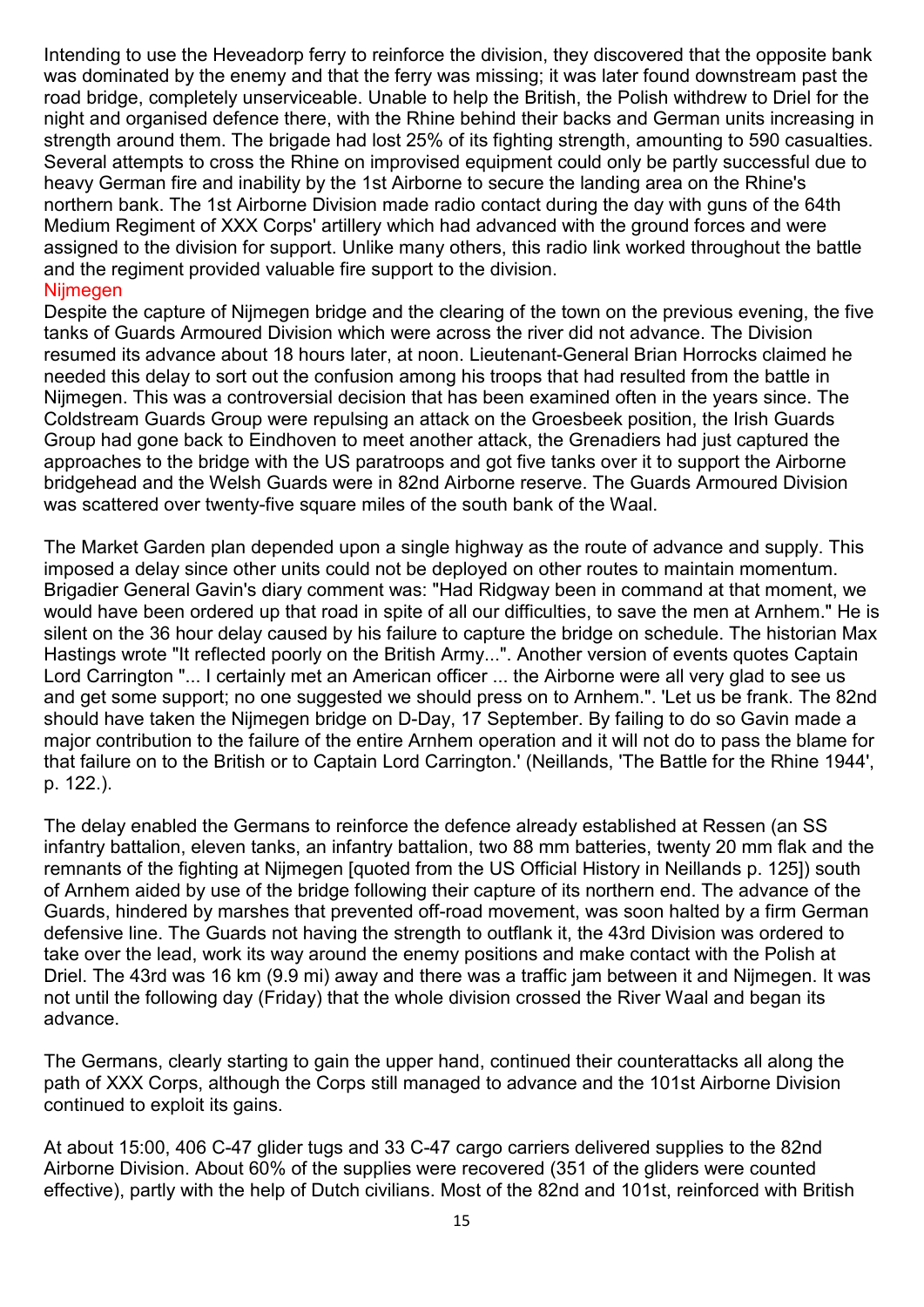armoured units, were engaged in defensive fighting with the objective of holding the highway corridor. Small attacks were fought all along the corridor.

# **Day 6: Friday, 22 September ("Black Friday")**

The Germans, wary after unsuccessful and costly attacks the previous day, shelled and mortared the airborne positions heavily. By the end of the battle some 110 guns had been brought to Oosterbeek as the Germans shifted to the tactics that had worked so well at Arnhem bridge. Attacks were limited, conducted against specific positions and even individual houses. Numerous well-sited British antitank guns also caused German reluctance to attack. The survivors of the 1st Airborne were outnumbered 4 to 1. The Polish 1st Parachute Brigade at Driel, unable to cross the Rhine, nonetheless forced a redeployment of German forces. Fearing a Polish attempt to recapture Arnhem bridge or, worse, an attempt to cut the road to the south and so trap the 10th SS Panzer Division then blocking the route of the Guards Armoured Division to Arnhem, the Germans withdrew 2,400 troops from Oosterbeek. They were moved south of the river to engage the Polish paratroopers at Driel, making attacks to little effect through the day.

## Link-up between the Poles and XXX Corps

The fog lifted as leading elements of the 43rd Division attempted to advance to Driel, exposing them to German fire. They arrived in Driel during the evening. Lacking assault craft, an unsuccessful attempt was made that night to put elements of the Polish brigade across the river. British and Polish engineers on both sides of the Rhine had worked through the day to improvise a crossing using small boats linked by signals cable but the cable kept breaking forcing the Polish troops to slowly row across against the strong current. The attempt was made under enemy observation and fire and only 52 soldiers of the 8th Polish Parachute Company survived the crossing before a halt was called at dawn.

While much of the corridor was firmly in Allied hands, German counterattacks were still being mounted along its length. During the previous night, two mixed armoured formations on either side of Highway 69 attacked between Veghel and Grave; one group managed to cut the highway and prevent any further advance to Arnhem.

# **Day 7: Saturday, 23 September**

The Germans had figured out what the Poles were attempting to do and they spent the rest of the day trying to cut off the British in their northern bridgehead from the riverside. The British managed to hold on and both sides suffered heavy losses. The Germans also attacked the Poles on the south side in order to tie them down but several tanks arrived from XXX Corps and they were beaten off. Boats and engineers from the Canadian army also arrived that day and another river crossing that night landed 150 troops of the Polish 3rd Parachute Battalion on the north bank of the Rhine. To the south several more German attacks from their position astride the road were stopped but the road was still cut. XXX Corps then sent a unit of the Guards Armoured Division 19 km (12 mi) south and re-took the road. The rest of the force to the north continued to wait for infantry to move up, still only a few kilometres south of Arnhem.

The 325th GIR was finally delivered to reinforce the 82nd Airborne, originally planned for 19 September, and while it was immediately 75% effective, arrived far too late to affect the battle in that sector.

## **Day 8: Sunday, 24 September**

Another German force cut the road to the south of Veghel and set up defensive positions for the night. It was not clear to the Allies at this point how much of a danger this represented but the principal objective of Operation Market Garden, i.e. the Allied crossing of the Rhine, was abandoned this day and the decision made to go over to the defensive with a new front line in Nijmegen. Nonetheless, an attempt was made on Sunday night to reinforce the 1st Airborne Division with the 4th Battalion, The Dorsetshire Regiment. Two companies were put across the river but the location of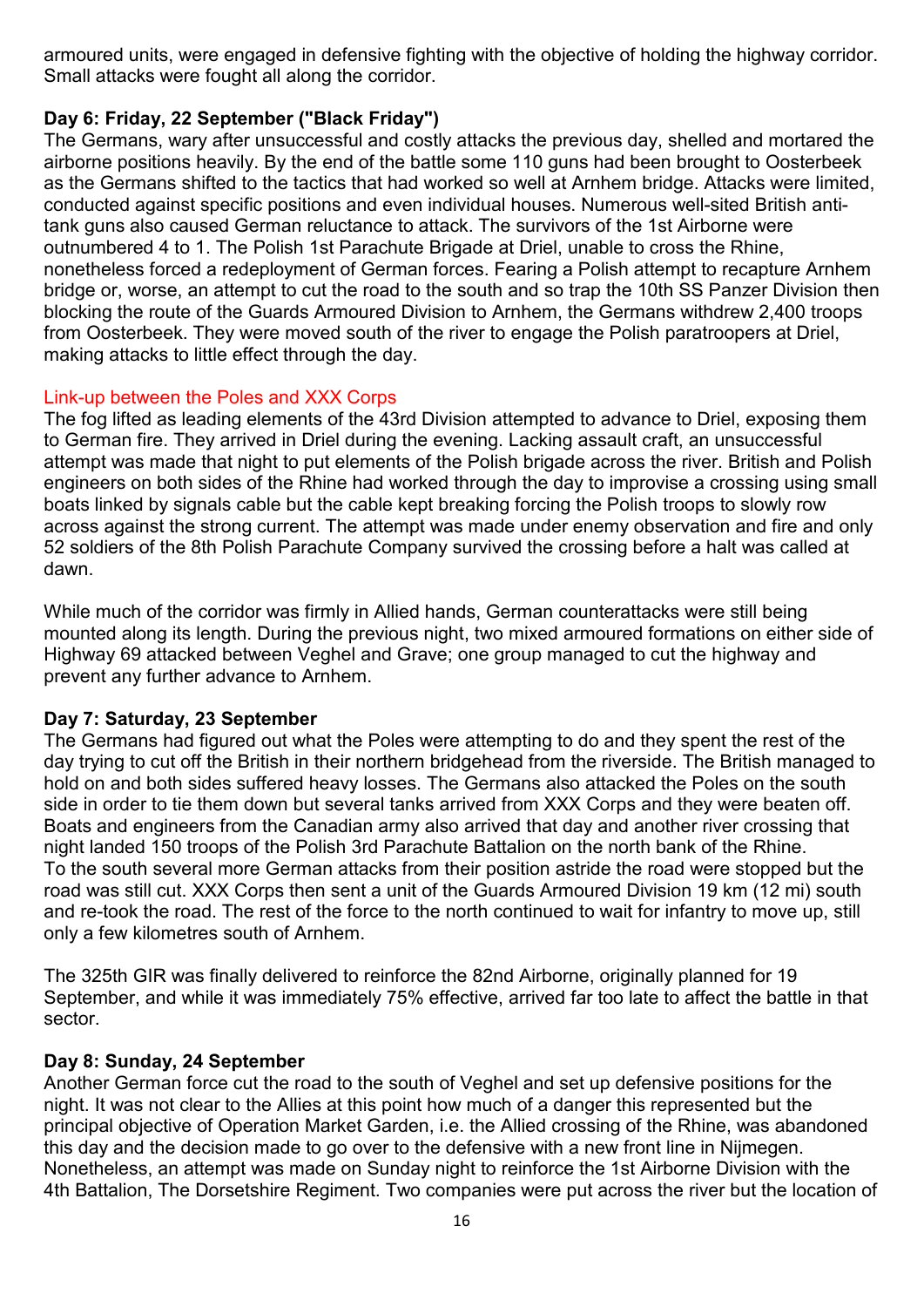the crossing point was ill-advised and the Dorsets landed among German positions. Fragmented by their landing and immediately pinned down, of the 315 men who crossed only 75 reached Oosterbeek; the remainder were taken prisoner. As a result of this failure, it was decided to withdraw the 1st Airborne Division from its bridgehead on the northern side of the Rhine.

## **Day 9: Monday, 25 September**

At dawn the 1st Airborne Division received their orders to withdraw across the Rhine; this was called *Operation Berlin*. This could not be done until nightfall and in the meantime the division struggled to survive. In a departure from their cautious attritional tactics of the previous days, the Germans formed two potent SS battlegroups and made a significant thrust along a narrow front in the eastern sector. This succeeded in breaking through the thin front line and for a time the division was in peril. The attack met with increasing resistance as it pushed deeper into the British lines and was finally broken up by a heavy bombardment of the 64th Medium Regiment.

Employing every ruse to give the Germans the impression that their positions were unchanged, the 1st Airborne Division began its withdrawal at 22:00. British and Canadian engineer units ferried the troops across the Rhine, covered by the Polish 3rd Parachute Battalion on the north bank. By early the next morning they had withdrawn 2,398 survivors, leaving 300 men to surrender on the north bank at first light, when German fire prevented their rescue. Of approximately 10,600 men of the 1st Airborne Division and other units who fought north of the Rhine, 1,485 had died and 6,414 were taken prisoner of whom one third were wounded.

To the south the newly arrived 50th (Northumbrian) Infantry Division attacked the Germans holding the highway and secured it by the next day. Allied positions in the Nijmegen Salient as it came to be known, were manned throughout the rest of September and October by airborne units, then handed over to the First Canadian Army in November 1944 and remained unchanged until February 1945 when Operation Veritable was launched on the Rhineland, advancing east instead of north towards Arnhem.

## Losses

XXX Corps suffered fewer than 1,500 casualties, which stands in stark contrast to the 8,000 casualties suffered by the 1st Airborne Division. On several occasions, units of the flanking British Corps made contact with paratroopers before units of XXX Corps, and fought on to support them until the end of the operation. The higher toll by the 101st Airborne Division reflects the reality that aside from contending with the local German defenders, they also had to combat German troops retreating from the XXX Corps advance.

| <b>Casualties</b>                   | <b>Total</b>  | <b>Grand Total</b> |
|-------------------------------------|---------------|--------------------|
| Dutch civilians                     | Less than 500 | Less than 500      |
| Second Army and<br>I Airborne Corps | 11,784-13,226 | 15,326-17,200      |
| <b>XVIII Airborne Corps</b>         | 3,542-3,974   |                    |

German casualties are harder to determine, as the records are mostly incomplete. The official casualties estimated by Rundstedt are 3,300 but these numbers are challenged by historians. Conservative estimates range from 6,400, 8,000, to as high as 9,800–13,300. Kershaw gives a detailed but incomplete list of the participated German units and their casualties and concludes with 6,315 – 8,925 overall German casualties. A contemporary paper of the 21st Army Group mentions that 16,000 German prisoners were taken during Operation Market Garden, but it is unclear how those numbers relate to later casualty estimates.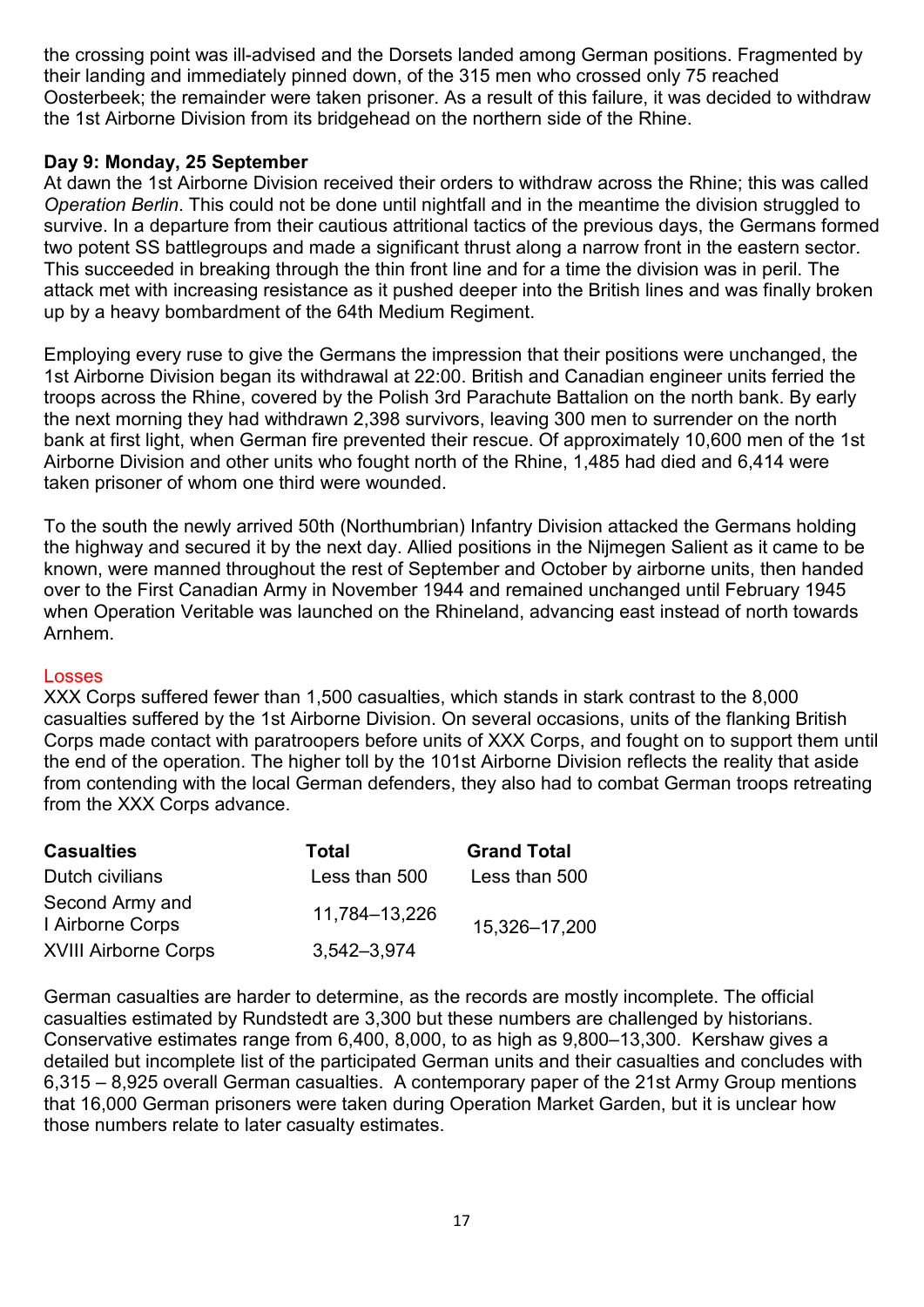## Transport Command Victoria Cross

On 19 September, RAF Douglas Dakota Mk. III, *KG374*, c/n 12383, (ex-USAAF C-47A-DK, *42- 92568*), 'YS-DM', of 271 Squadron, RAF Down Ampney, Gloucester, piloted by F/Lt. David S. Lord, was hit by AA in the starboard engine while on a supply sortie for beleaguered troops at Arnhem. Despite fire spreading to all of the starboard wing, the pilot spent ten minutes making two passes over very small dropzones (which, unknown to the crew, had been overrun by German forces) to drop eight ammunition panniers. Just after the last one was dropped, the fuel tank exploded, tearing off the wing, and only navigator F/O Harry A. King escaped from the stricken aircraft, descending by parachute. He was captured and made POW the following morning, spending the rest of the war in Stalag Luft I at Barth. Killed While Flying (KWF) were pilot Lord, second pilot P/O R. E. H. "Dickie" Medhurst (son of Air Chief Marshal Sir Charles Medhurst), wireless operator F/O Alec F. Ballantyne, and four air despatchers of 223 Company RASC, Cpl. P. Nixon, Dvr. A. Rowbotham, Dvr. J. Ricketts and Dvr. L. Harper. Following the release of King from prison camp, full details of the action became known and pilot Lord received a posthumous Victoria Cross on 13 November 1945, the only VC awarded to any member of Transport Command during the Second World War. In May 1949 the Dutch Government awarded Harry King the Netherlands Bronze Cross.

# **Aftermath**

# **Debate on Allied strategy and tactics**

Operation Market Garden has remained a controversial battle for several reasons. Allied tactics and strategy have been much debated. The operation was the result of a strategy debate at the highest levels of Allied command in Europe. Much post-war analysis has thus probed the alternatives that were not taken, such as giving priority to securing the Scheldt estuary. Some historians maintain that Market Garden was a good idea that was executed poorly, and that concentrating one's forces in an attempt to break through at one point is a more effective strategy than trying to advance on a broad front.

## **Optimistic Planning**

Among the controversial aspects of the plan was the necessity that all the main bridges be taken. The terrain was also ill-suited for the mission of XXX Corps. Brereton had ordered that the bridges along XXX Corps' route should be captured with "*thunderclap surprise*". It is therefore surprising in retrospect that the plans placed so little emphasis on capturing the important bridges immediately with forces dropped directly on them. In the case of Veghel and Grave where this was done, the bridges were captured with only a few shots being fired.

The decision to drop the 82nd Airborne Division on the Groesbeek Heights, several kilometres from the Nijmegen Bridge, has been questioned because it resulted in a long delay in its capture. Browning and Gavin considered holding a defensive blocking position on the ridge a prerequisite for holding the highway corridor. Gavin generally favoured accepting the higher initial casualties involved in dropping as close to objectives as possible in the belief that distant drop zones would result in lower chances of success. With the 82nd responsible for holding the centre of the salient, he and Browning decided the ridge must take priority. Combined with the 1st Airborne Division's delays within Arnhem, which left the Arnhem bridge open to traffic until 20:00, the Germans were given vital hours to reinforce their hold on the bridge.

At Arnhem, the RAF planners selected the drop zones, refusing to drop near the town on the north side of the target bridge because of flak at Deelen. Another suitable drop zone just to the south of the bridge was rejected because it was thought to be too marshy for landing gliders containing the force's heavier equipment, however that same drop zone was selected for the 1st Polish Independent Parachute Brigade in the third lift, which suggests they were well aware of its suitability. Urquhart made his objections to the RAF planners who were unmoved, even when he informed them that the troops and glider pilots were willing to take whatever risks landing closer to the objectives entailed. Urquhart made the best of the RAF planners' decision and thus the three main landing and drop zones were 8–10 km (5.0–6.2 mi) from the bridge, with the fourth being 13 km (8.1 mi) away.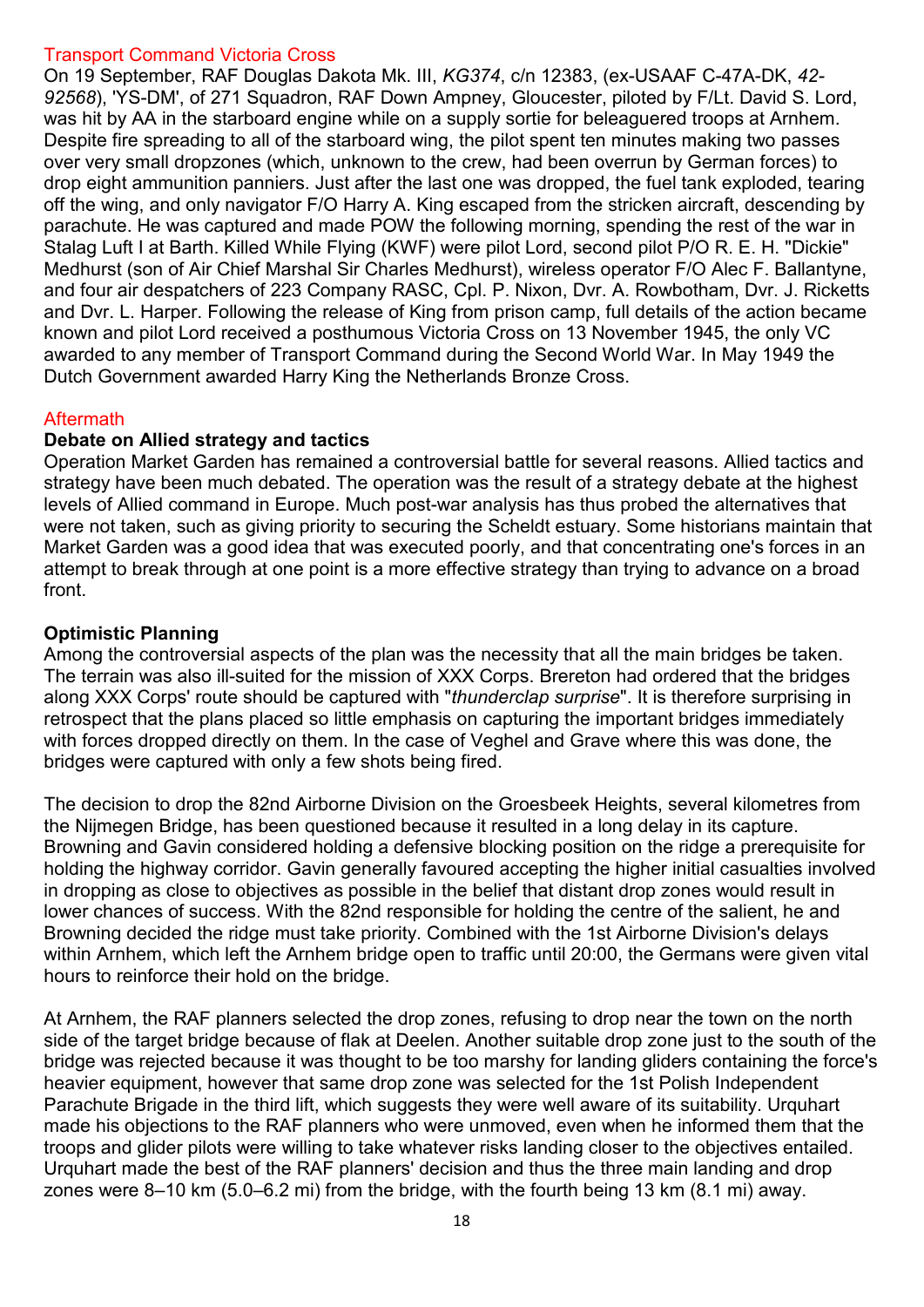## **Weather**

A precarious timetable at the mercy of the weather resulted in the 101st Airborne Division being without its artillery for two days, the 82nd Airborne without its artillery for a day and without its glider infantry regiment for four days and the British 1st Airborne division without its fourth brigade until the fifth day. The more time required to complete the air drops, the longer each division had to devote forces to defending the drop and landing zones, weakening their offensive power.

## Priority of Operation

Several weeks prior to the plan taking shape, the British had captured Antwerp and its all-important port facilities. This action had the potential to greatly shorten the Allies' supply lines and trap Gustav-Adolf von Zangen's 15th Army of 80,000 men on the south side of the Scheldt Estuary. Instead, Von Zangen's men, with most of their heavy equipment including their artillery, escaped by boat to the South Beveland peninsula. In September, the peninsula could have been sealed by a short advance of only 24 km (15 mi) past Antwerp. Instead, because priority on supplies went to Market Garden, the First Canadian Army paused at Antwerp and then fought the costly Battle of the Scheldt in October. In the aftermath of Market Garden, Antwerp was not made operational until 28 November. By 1 October, over 240 Allied supply ships were waiting, unable to unload their cargo because of the limited port facilities on the continent.

## Missed Opportunities

Arnhem bridge was not the only Rhine crossing. Had the Market Garden planners realized that a ferry was available at Driel, the British might have secured that instead of the Arnhem bridge. Being a shorter distance away from their western drop and landing zones, the 1st Parachute Brigade could have concentrated to hold the Oosterbeek heights, instead of one battalion farther away at the road bridge; in this case, Arnhem was "one bridge too many". A contrasting view is that the attack into Arnhem was intended to capture the rail bridge, the pontoon bridge and the road bridge; that the rail bridge was blown in the face of Frost's 2nd Parachute Battalion, the pontoon bridge had been disabled by the removal of several sections and that this left only the road bridge intact, the Heveadorp ferry was no substitute for a bridge.

Hypothetically, had XXX Corps pushed north, they might have arrived at the south end and secured it (had the Guards Armoured sent more than five Shermans across the bridge and had they not been later stopped by the German position at Ressen), leaving the way open for another crossing to the north at some other point. There was the smaller possibility of arriving with Frost's force intact. This perceived "lack of guts" caused some bitterness at the time among members of both the British 1st Airborne and the US 82nd Airborne. As it was, XXX Corps did not resume the drive to Arnhem that night but eighteen hours later.

The commander of XXX Corps advocated another course of action. About 25 km (16 mi) to the west was another bridge at Rhenen, which he predicted would be undefended, because of all the efforts being directed on Oosterbeek. This was true but the corps was never authorised to take the bridge; if they had, it is almost certain they would have crossed unopposed into the rear of the German lines. By this time, it appears that Montgomery was more concerned with the German assaults on Market Garden's lengthy 'tail'.

Despite the heroism, bad choices were made throughout and opportunities were ignored. The commander of the Glider Pilot Regiment had asked for a small force with gliders to land on the southern side of the bridge at Arnhem to quickly capture it but he was denied. This was surprising in light of the fact that in Normandy, the British 6th Airborne Division had used such coup-de-main tactics to take Pegasus Bridge. In Britain, the commander of the British 52nd (Lowland) Infantry Division, whose troops were slated to fly into a captured airfield, pleaded with his superiors to allow a brigade to fly in with gliders to assist Major-General Urquhart's trapped forces. Browning declined the offer, "as situation better than you think" and reaffirmed his intention to fly the 52nd Division in to Deelen airfield as planned. This was probably fortunate, as glider landings on undefended landing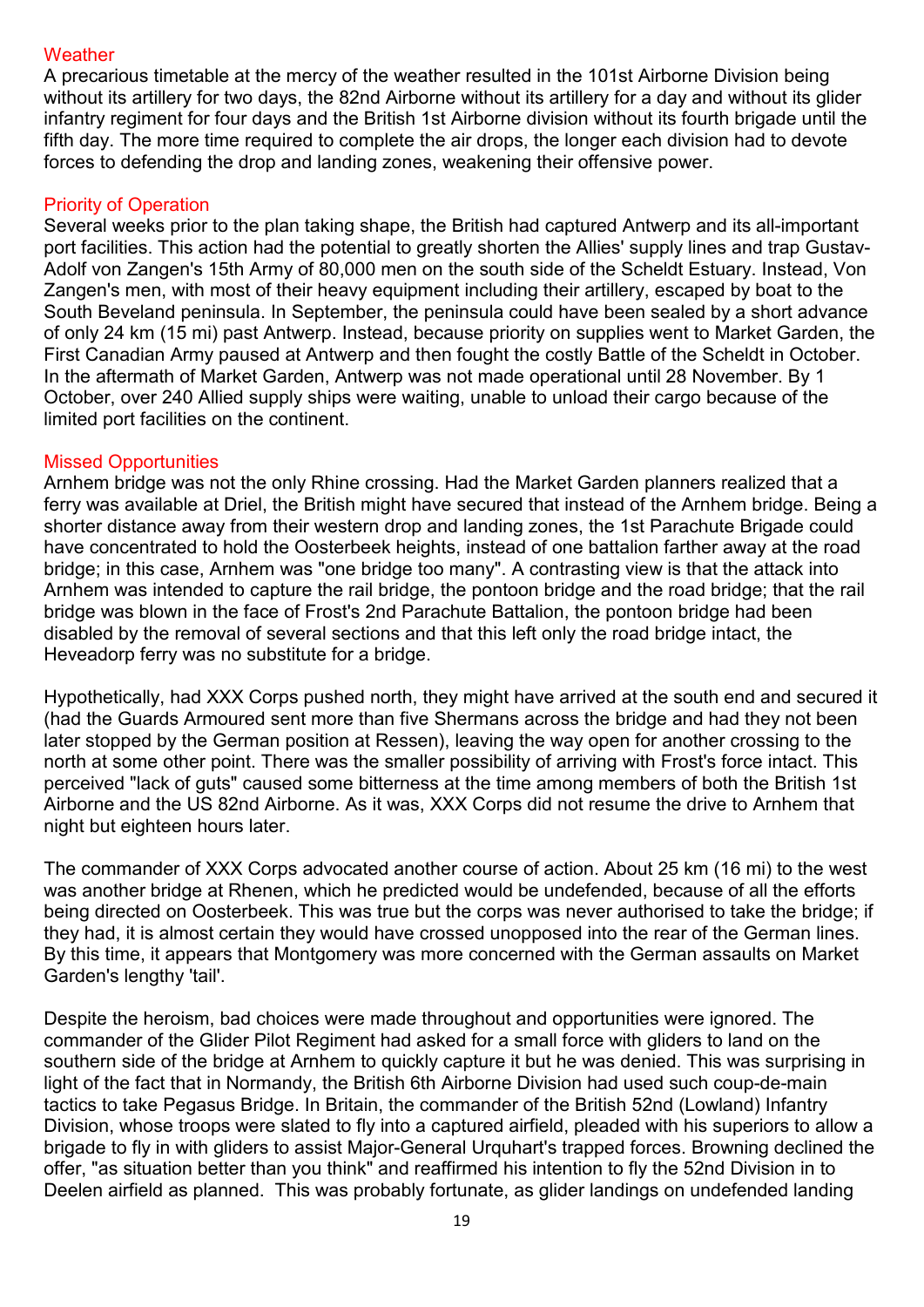zones before the eyes of an alert enemy could have resulted in catastrophe. There was another airfield near Grave and the 52nd Lowland could have been landed there, as the 1st Light Anti-Tank Battery did on 26 September. The Polish 1st Parachute Brigade commander Major-General Stanisław Sosabowski, was prepared to try a dangerous drop through the fog which held up his deployment but again was refused.

Market Garden was a risky plan that required a willingness to gamble at the tactical, small-unit level. Unfortunately, the detailed planning and leadership required at that level was not always present. The 1st Airborne Division, the least experienced in working as a whole division was given the most difficult distant objective. The failure of the 82nd Airborne Division to attach maximum importance to the early capture of Nijmegen Bridge was a fatal mistake. XXX Corps was also criticized for its "inability" to keep to the operation's timetable. The most notable example of this was on Wednesday 20 September, when Nijmegen Bridge had finally been captured and the Guards Armoured Division, after crossing, promptly came to a halt for the night to rest, refuel and rearm. XXX Corps was delayed at Son by a bridge demolition and the delay at Nijmegen (having arrived by D+3, within the maximum time estimate, having compensated for the delay to build a Bailey Bridge at Son) was caused by having to help the 82nd's paratroopers capture the town and bridges. The lead unit of XXX Corps, the Guards Armoured Division, was led by a commander (Allan Adair) whom Montgomery had sought to remove prior to D-Day. This action was blocked due to Adair's popularity. Gavin regretted giving his division's most important tasks (Groesbeek ridge and Nijmegen) to the 508th Parachute Infantry Regiment rather than his best regiment, Tucker's 504th Parachute Infantry Regiment.

#### Intelligence Failure

Unlike the American airborne divisions in the area, British forces at Arnhem ignored the local Dutch resistance. There was a good reason for this: Britain's spy network in the Netherlands had been thoroughly and infamously compromised — the so-called *England game*, which had only been discovered in April 1944. Perhaps assuming that the Dutch resistance would be similarly penetrated, British intelligence took pains to minimise all civilian contact. U.S. units, without this bad experience, made use of Dutch help. As things turned out, knowledge of the Driel ferry or of the underground's secret telephone network could have changed the result of the operation, especially since Allied radio equipment failed, having to rely on messengers. The latter was very important: it would have given the XXX Corps and Airborne High Command knowledge about the dire situation at Arnhem. After the war, claims arose that the Dutch resistance had indeed been penetrated. One high-ranking Dutch officer who had worked in counter-intelligence at SHAEF, Lieutenant-Colonel Oreste Pinto published a popular book, *Spy Catcher*, part-memoir and part counter-intelligence handbook. Pinto, who had made a name for himself in World War I for his part in uncovering Mata Hari, claimed that a minor figure in the Dutch resistance, Christiaan Lindemans (nicknamed "King Kong") had been a German agent and had betrayed Operation Market Garden to the Germans. Lindemans was arrested in October 1944, but committed suicide in his cell in 1946 while awaiting trial. In 1969, French journalist and historian Anne Laurens concluded that Lindemans had been a double agent.

## Allied Reflections

In 1948, Eisenhower wrote that "The attack began well and unquestionably would have been successful except for the intervention of bad weather." Eisenhower was isolated in the SHAEF HQ at Granville, which did not even have radio or telephone links, so his staff were largely ignorant of the details of the operation. Bedell Smith's objections were brushed aside by Montgomery, as were those of Montgomery's chief of staff Freddie de Guingand who went to England on sick leave. Responsibility for the failure "began with Eisenhower and extended to Montgomery, Brereton, Browning, and, on the ground side, Dempsey and Horrocks, neither of whom ... galvanised their tank units while there was still time to have seized and held Arnhem bridge". In the end Browning and Montgomery made Sosabowski (who had been ignored) and the Poles the scapegoat. D'Este notes that Montgomery's admission of a mistake was unique: "the only admission of failure by a senior Allied commander". Eisenhower wrote to Urquhart: "In this war there has been no single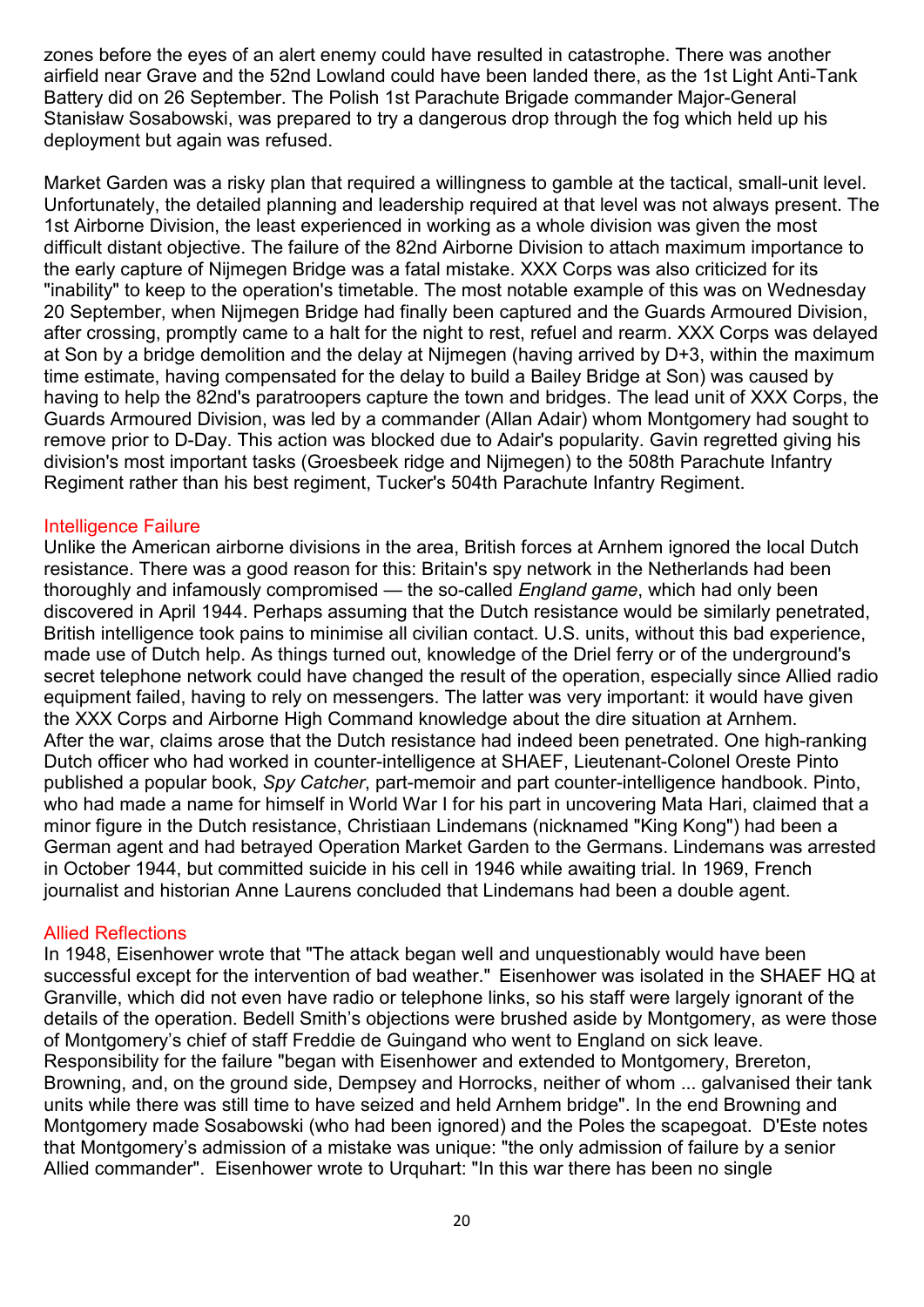performance by any unit that has more greatly inspired me or more highly excited my admiration, than the nine days action of your division between 17 and 26 September".

Montgomery predicted that "in years to come it will be a great thing for a man to be able to say: 'I fought at Arnhem'." Montgomery claimed that Market Garden was "90% successful" and said: It was a bad mistake on my part – I underestimated the difficulties of opening up the approaches to Antwerp ... I reckoned the Canadian Army could do it while we were going for the Ruhr. I was wrong ............. In my — prejudiced — view, if the operation had been properly backed from its inception, and given the aircraft, ground forces, and administrative resources necessary for the job, it would have succeeded *in spite of* my mistakes, or the adverse weather, or the presence of the 2nd SS Panzer Corps in the Arnhem area. I remain Market Garden's unrepentant advocate.

CBS war correspondent Bill Downs, who was assigned to Montgomery's campaign since the Normandy invasion, famously said of Nijmegen that it was "...a single, isolated battle that ranks in magnificence and courage with Guam, Tarawa, Omaha Beach...a story that should be told to the blowing of bugles and the beating of drums for the men whose bravery made the capture of this crossing over the Waal River possible."

## Subsequent Combat in the Netherlands

After Operation Market Garden failed to establish a bridgehead across the Rhine, Allied forces launched offensives on two fronts in the south of the Netherlands. To secure shipping to the vital port of Antwerp they advanced northwards and westwards, taking the Scheldt Estuary in the Battle of the Scheldt. Allied forces also advanced eastwards in Operation Aintree to secure the banks of the Meuse as a natural boundary for the established salient. This attack on the German bridgehead west of the Meuse near Venlo was for the Allies an unexpectedly protracted affair, which included the Battle of Overloon.

In February 1945, Allied forces in Operation Veritable advanced from the Groesbeek heights which had been taken during Market Garden, and into Germany, crossing the Rhine in March during Operation Plunder. As a result of Operation Plunder, the city of Arnhem was finally liberated by I Canadian Corps on 14 April 1945 after two days of fighting. A surrender of the remaining German forces in the west of the Netherlands was signed on 5 May.

## Famine in the Netherlands

A tragic consequence of the operation's failure was the Hongerwinter (Hungerwinter). During the battle Dutch railway workers, incited by the Dutch government in London, went on strike in order to aid the Allied assault. In retribution Germany forbade food transportation, and in the following winter more than twenty thousand Dutch citizens starved to death.

## Commemoration

## **Memorials and remembrance**

The prized Arnhem bridge for which the British had fought so hard did not survive the war. As the front line stabilised south of the Rhine, B-26 Marauders of 344th Bomb Group, USAAF destroyed it on 7 October to deny its use to the Germans. It was replaced with a bridge of similar appearance in 1948 and renamed John Frost Bridge (John Frostbrug) on 17 December 1977.

There are a number of monuments in the Arnhem area. A memorial near Arnhem reads To the People of Gelderland; 50 years ago British and Polish Airborne soldiers fought here against overwhelming odds to open the way into Germany and bring the war to an early end. Instead we brought death and destruction for which you have never blamed us. This stone marks our admiration for your great courage remembering especially the women who tended our wounded. In the long winter that followed your families risked death by hiding Allied soldiers and Airmen while members of the resistance led many to safety. You took us then into your homes as fugitives and friends we took you forever into our hearts. This strong bond will continue long after we are all gone."